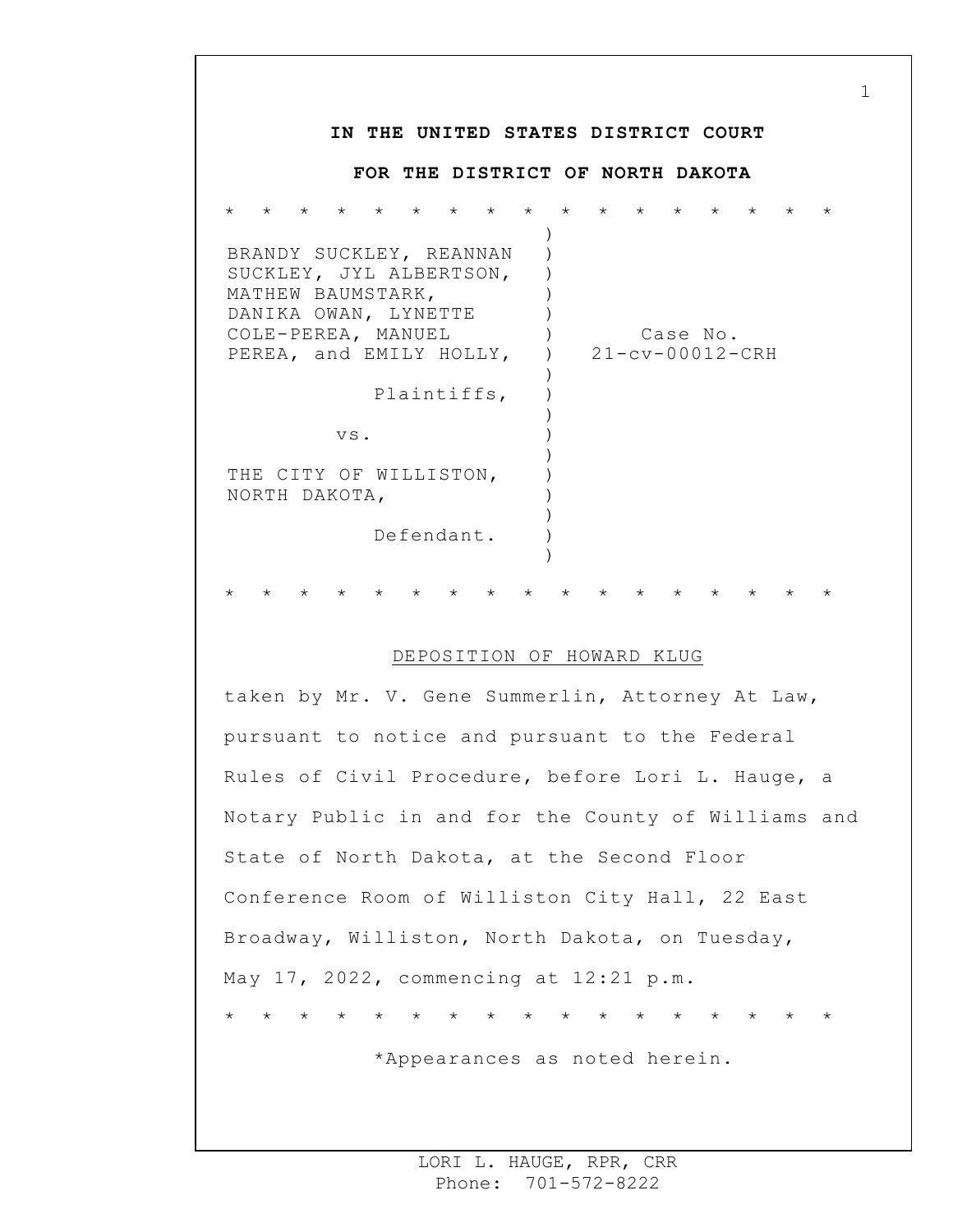A P P E A R A N C E S MR. V. GENE SUMMERLIN, Attorney At Law, and MS. AMANDA L. WALL, Attorney At Law, of Husch Blackwell LLP, 13330 California Street, Suite 200, Omaha, Nebraska, appeared as counsel for and on behalf of the Plaintiffs. MR. BRIAN D. SCHMIDT, Attorney At Law, of Smith Porsborg Schweigert Armstrong Moldenhauer & Smith, 122 East Broadway Avenue, P.O. Box 460, Bismarck, North Dakota, appeared as counsel for and on behalf of the Defendant. ALSO APPEARING: MR. HOWARD KLUG, Deponent.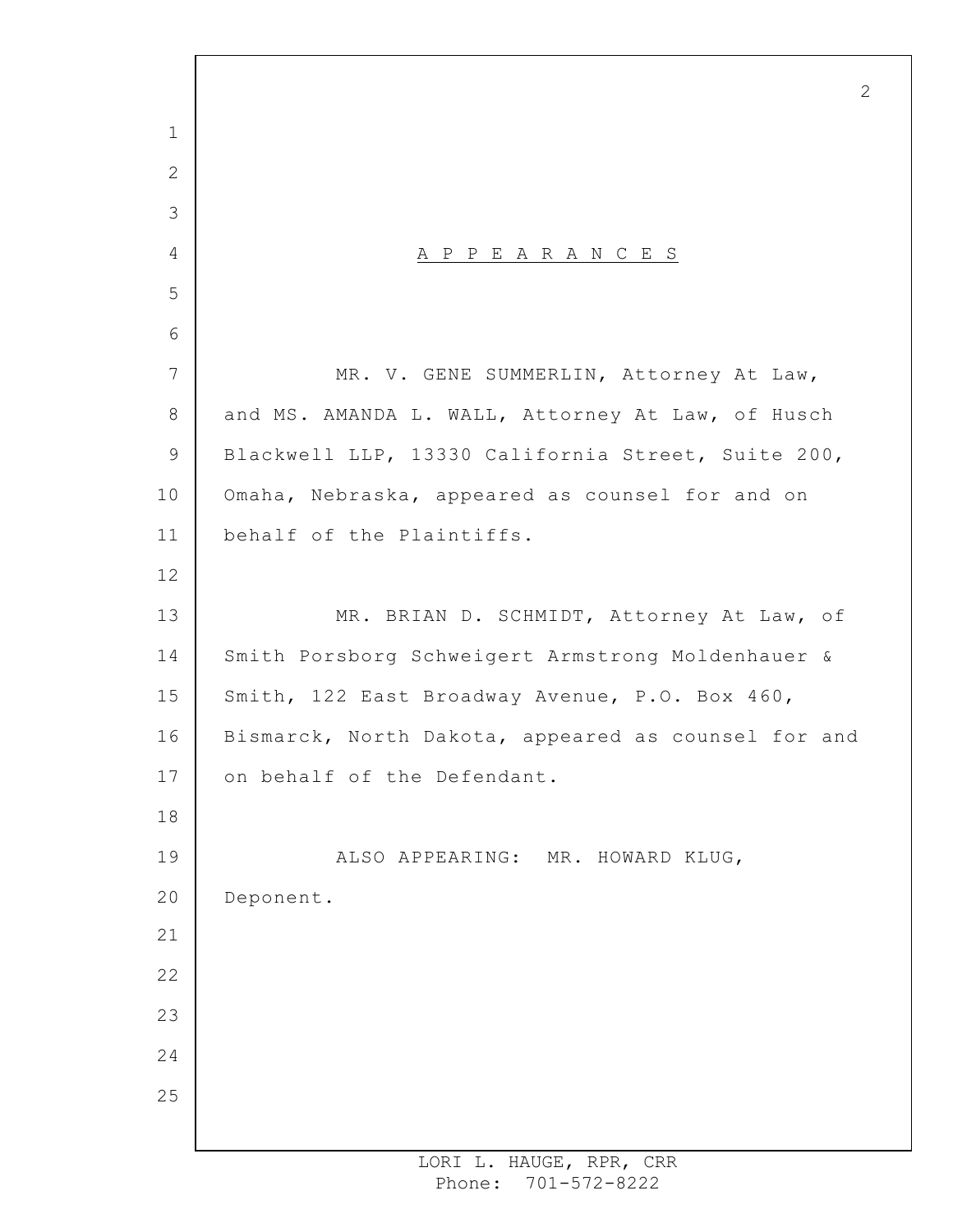|                |                                        | $\mathcal{S}$ |
|----------------|----------------------------------------|---------------|
| $\mathbf 1$    | TABLE OF<br>CONTENTS                   |               |
| $\mathbf{2}$   |                                        |               |
| $\mathfrak{Z}$ | HOWARD KLUG                            |               |
| $\overline{4}$ | Examination by Mr. Summerlin  Page     | $\sqrt{4}$    |
| 5              |                                        |               |
| $\sqrt{6}$     |                                        |               |
| $\overline{7}$ |                                        |               |
| $\,8\,$        |                                        |               |
| $\mathsf 9$    |                                        |               |
| $10$           |                                        |               |
| 11             |                                        |               |
| 12             |                                        |               |
| 13             |                                        |               |
| 14             |                                        |               |
| $15$           |                                        |               |
| 16             |                                        |               |
| $17$           |                                        |               |
| $1\,8$         |                                        |               |
| 19             |                                        |               |
| 20             |                                        |               |
| 21             |                                        |               |
| 22             |                                        |               |
| 23             |                                        |               |
| 24             | Certificate of Deponent  Page<br>20    |               |
| 25             | Certificate of Court Reporter  Page 21 |               |
|                |                                        |               |

 $\Gamma$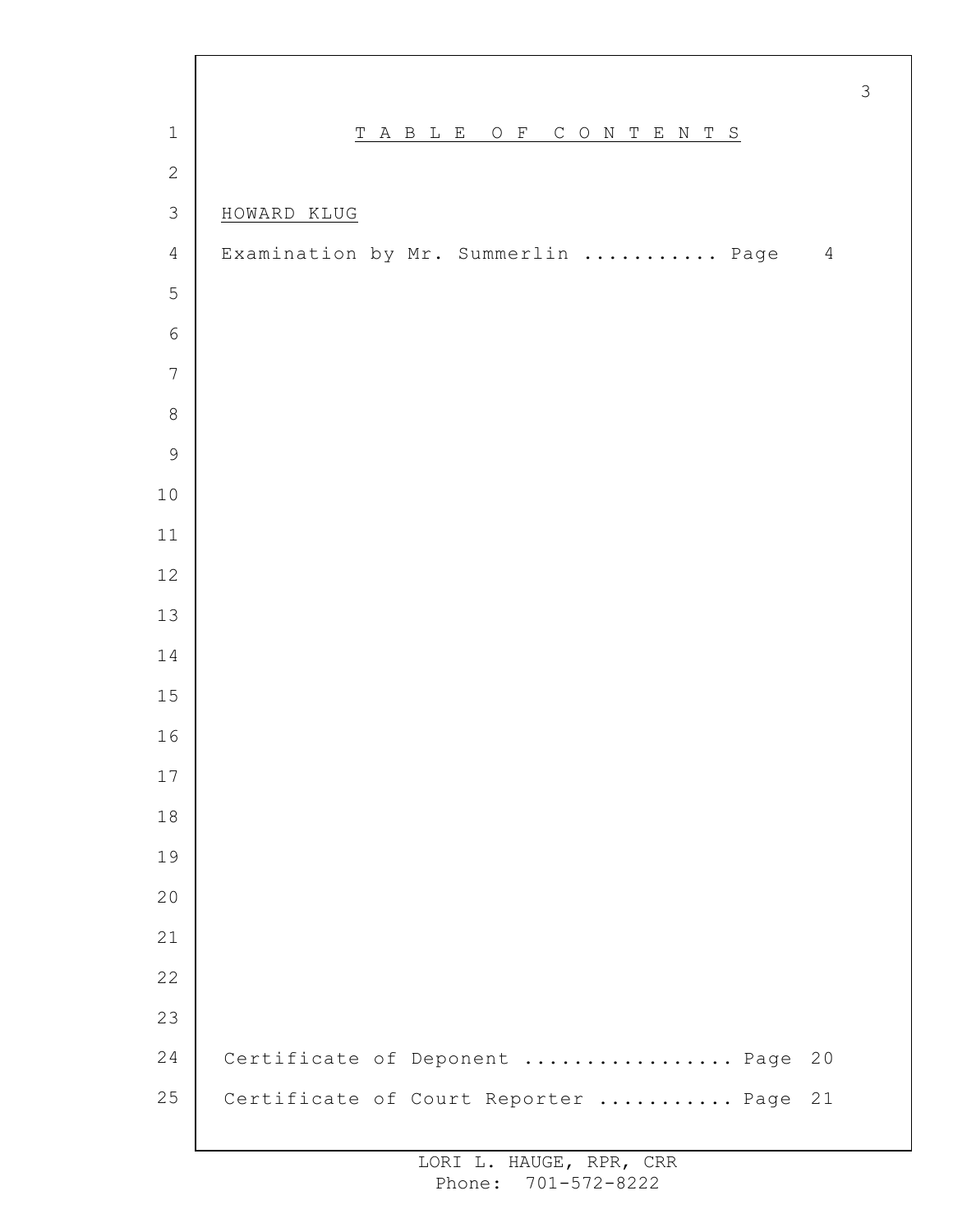1 2 3 4 5 6 7 8 9 10 11 12 13 14 15 16 17 18 19 20 21 22 23 24 25 (The proceedings commenced at 12:21 p.m.) Whereupon, HOWARD KLUG, called as a witness by the plaintiffs, after having been first duly sworn, was examined and testified as follows: EXAMINATION BY MR. SUMMERLIN: Q. Would you please state your name. A. Howard Klug. Q. And, Mr. Klug, you are the current mayor of Williston? A. President of the city council but known as "mayor." Sure. Q. Okay. So -- and that was going to be my first set of questions. Are you also -- you're on the city commission? A. That's correct. Q. And so when you talk about "city council," you're talking about the city commissioners? A. That's correct. Q. All right. How long have you been  $mayor$  --A. Eight years. Q. -- president?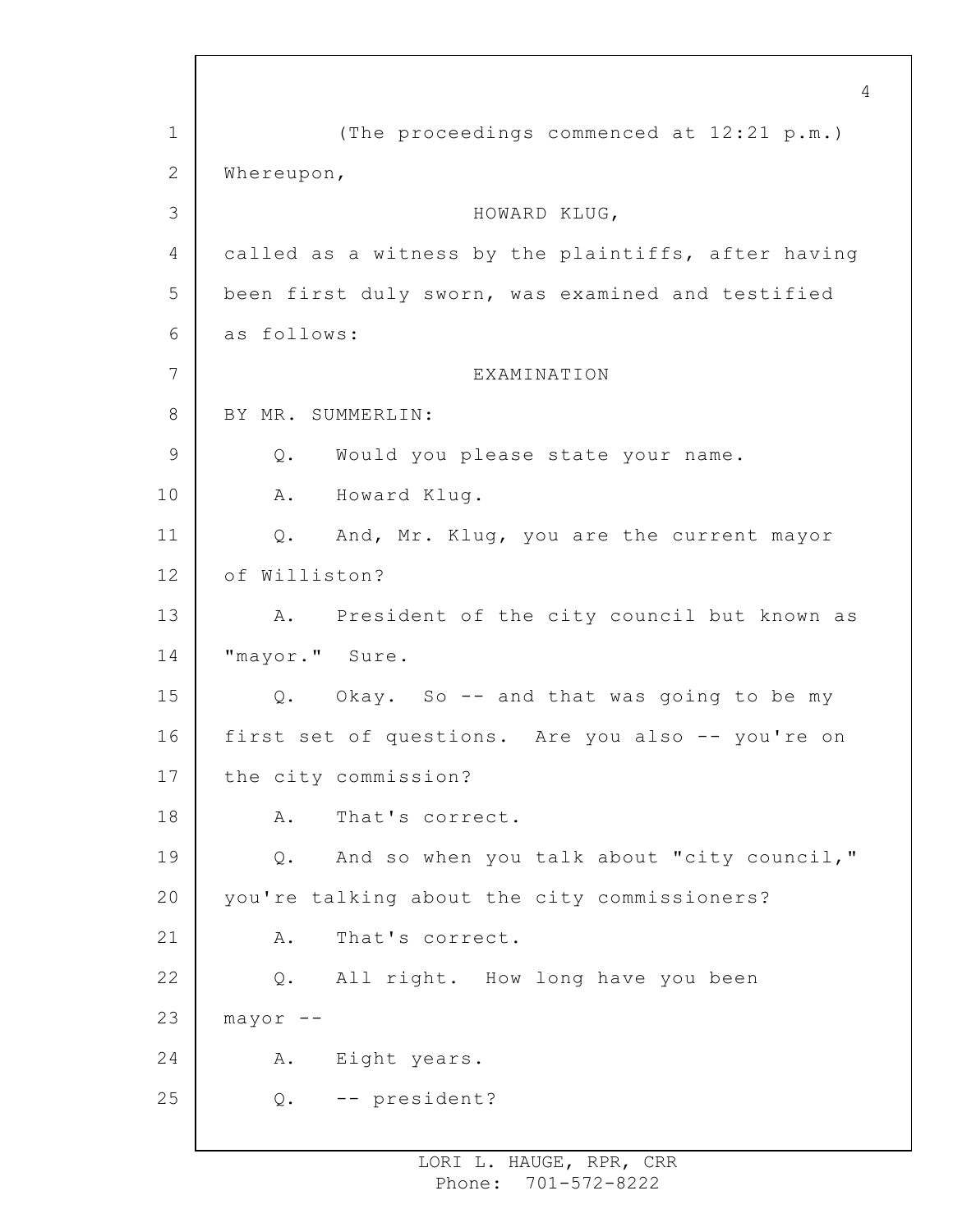1 2 3 4 5 6 7 8 9 10 11 12 13 14 15 16 17 18 19 20 21 22 23 24 25 5 A. Eight years. Q. All right. How long have you been on the city commission? A. An additional six years. Q. Okay. During the time that you've been a member of the city commissioners, in 2019, there was a change to the pit bull ordinance. Do you recall that? A. Yes. Q. And that just related to providing an exception for service dogs? A. That's correct. Q. Okay. In your tenure on the city commission, is that the only time you have addressed, legislatively, the pit bull ordinance in Williston? A. Yes. Q. Okay. Do you know why the pit bull ordinance was initially adopted? A. No. Q. Okay. Have -- let me kind of create a little excerpt for this question. Other than any discussions you may have had with other city commissioners when Brian was present, have you had any discussions with other city commissioners about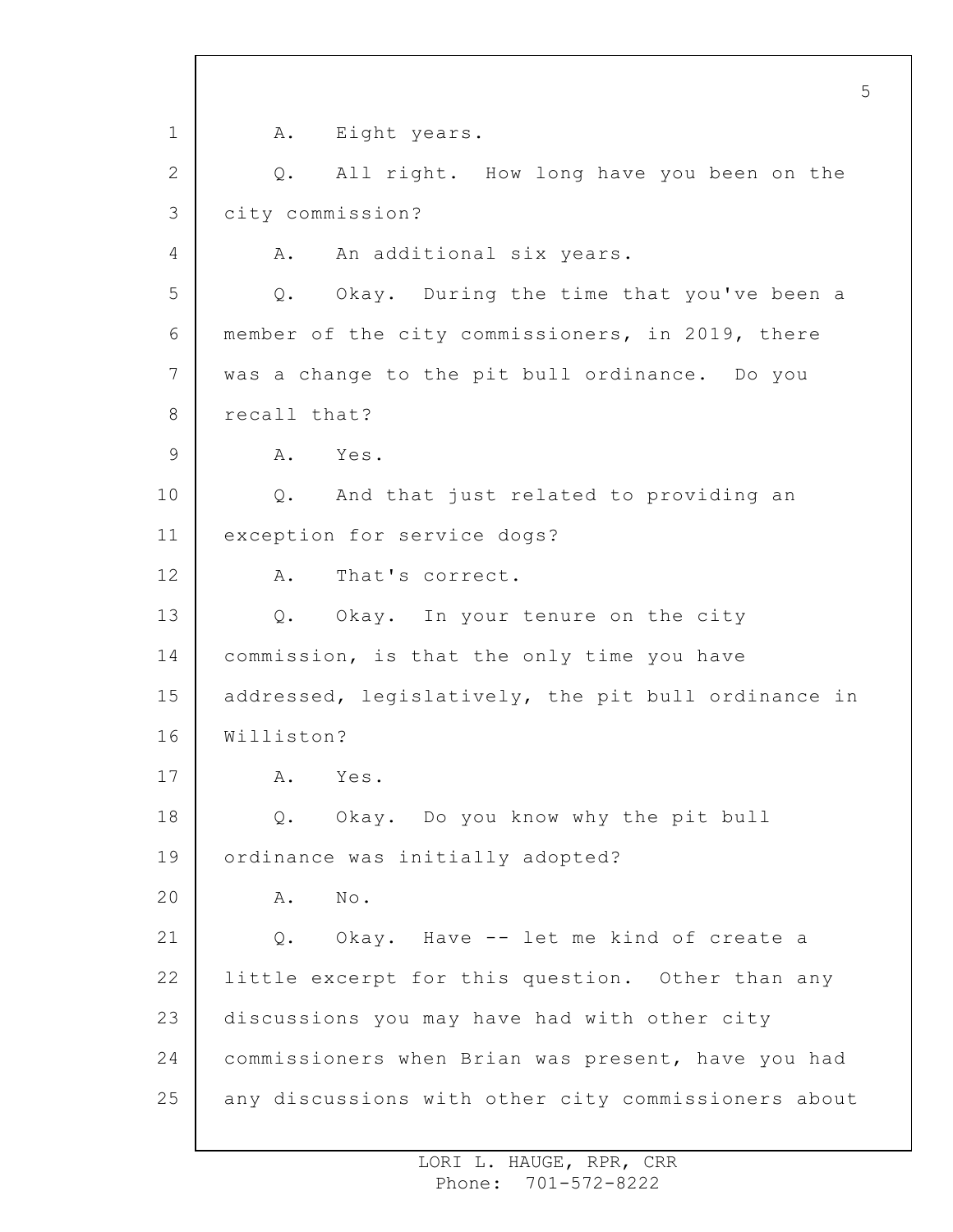1 2 3 4 5 6 7 8 9 10 11 12 13 14 15 16 17 18 19 20 21 22 23 24 25 6 the purpose of the pit bull ordinance? A. No. Q. Okay. In your role as a city commissioner or as the mayor, are you involved in training of police officers or animal control officers? A. No. Q. Okay. Are you involved in how the pit bull ordinance in Williston is enforced? A. No. Q. Okay. Have you had any discussions among the city commission about enforcement of the ordinance? Again, other than discussions that may have occurred in executive session with counsel present. A. No. Q. Okay. How many members are on the city commission? A. Five. Q. Five. What's the term of office for --A. Four years. Q. Four years. Are those staggered among different -- A. Yes, they are. Q. Okay. How often does the commission meet?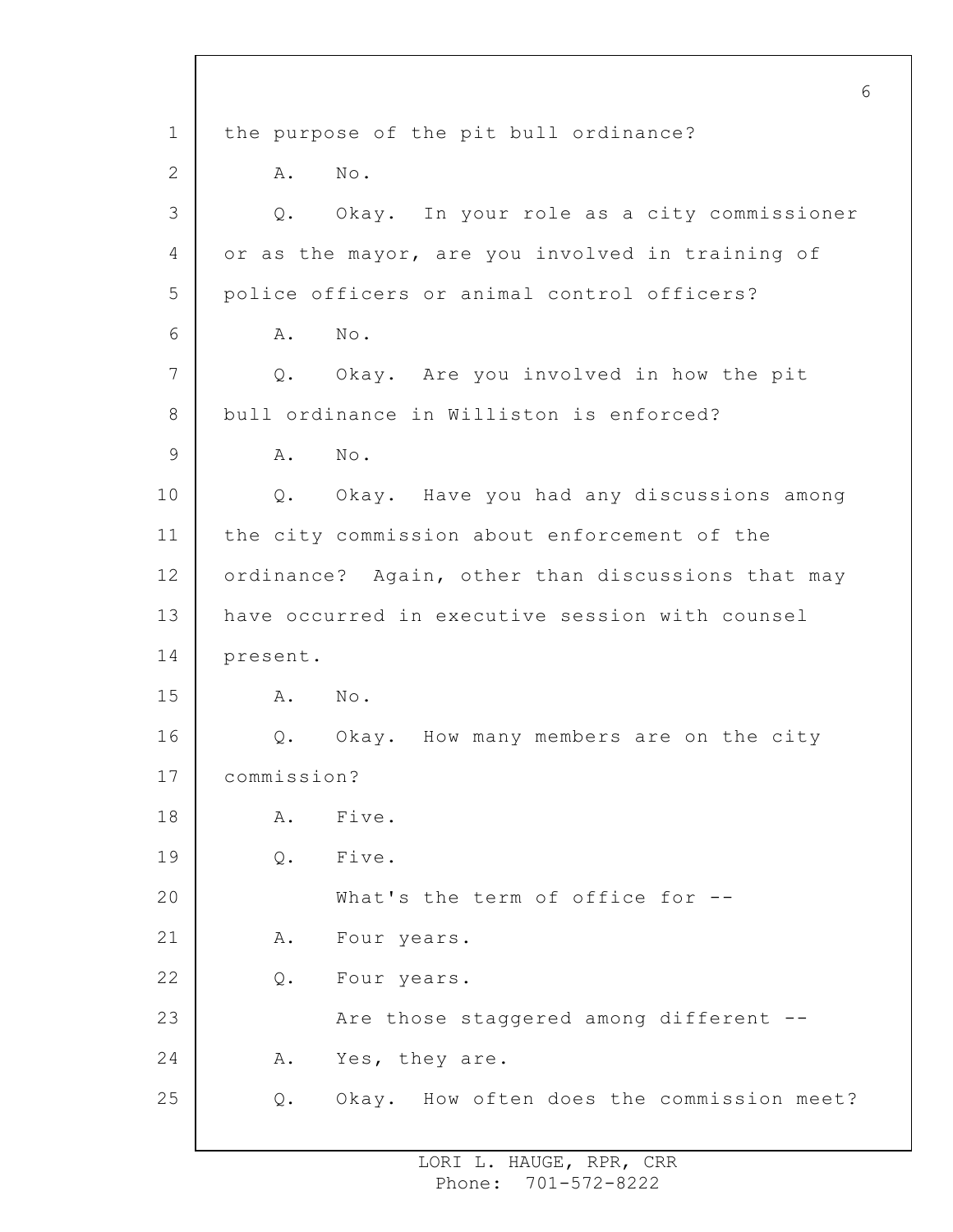1 2 3 4 5 6 7 8 9 10 11 12 13 14 15 16 17 18 19 20 21 22 23 24 25 7 A. Twice a month. Q. And we deposed the city administrator earlier today. My understanding is the -- the city commissioners are responsible for adopting ordinances and adopting the budget for Williston? A. That's correct. Q. Okay. Are there any other duties that the City's involved in -- the commissioners are involved in? A. Other than ceremonial, no. Q. Okay. MR. SCHMIDT: And, I guess, just to be -for some clarification, when you're saying "adopting ordinances," are you talk -- and "managing budgets," are you talking about just, like, passing motions and things like that -- MR. SUMMERLIN: Yes. MR. SCHMIDT: -- and just general forms of regular government? Because I know -- MR. SUMMERLIN: Yes. MR. SCHMIDT: -- ordinances are different than resolutions in some situations and things like that  $--$ MR. SUMMERLIN: Yeah, that's --MR. SCHMIDT: -- so --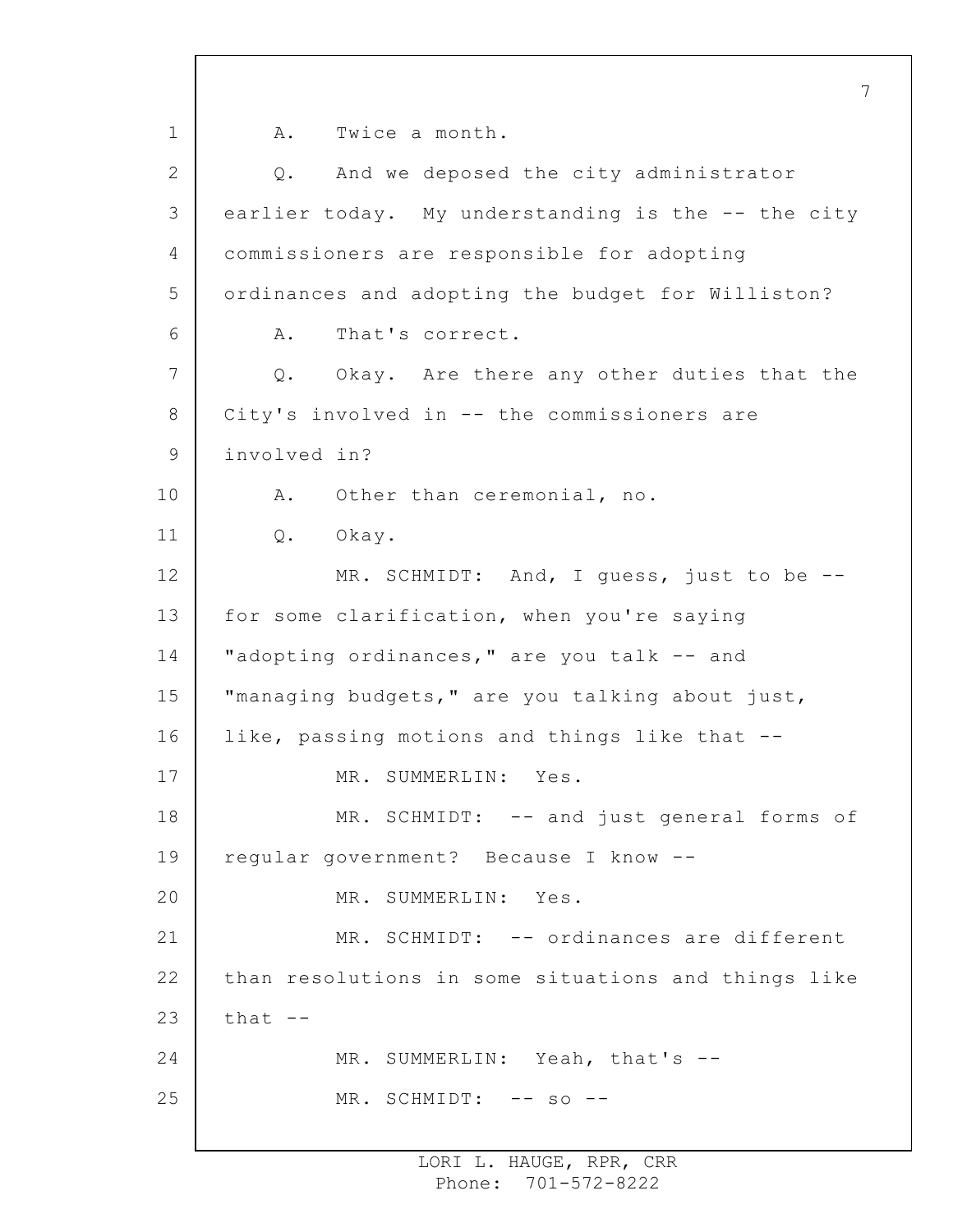1 2 3 4 5 6 7 8 9 10 11 12 13 14 15 16 17 18 19 20 21 22 23 24 25 MR. SUMMERLIN: -- that's a good point. BY MR. SUMMERLIN: Q. So you may -- the -- the commission may adopt ordinances and other things beyond simply - or may adopt resolutions beyond simply adopting ordinances? A. That's correct. Q. Okay. With respect to the pit bull ordinance in Williston, other than the amendment in 2019 to allow for a service dog exception, has that ordinance been discussed by the city commission, again, other than as part of this lawsuit as well, during your tenure on the commission? A. The ordinance, no. Q. Okay. Have you had discussions among the city commission or the public regarding the ordinance? Not just adopting it or amending it. A. We did have an individual that came and presented to the city commission. Q. Okay. And tell me about that. A. She came and requested to be on the agenda to talk about pit bulls and the pit bull ordinance, and it was allowed, and we listened. We thanked her for her time, and we did not do anything after that.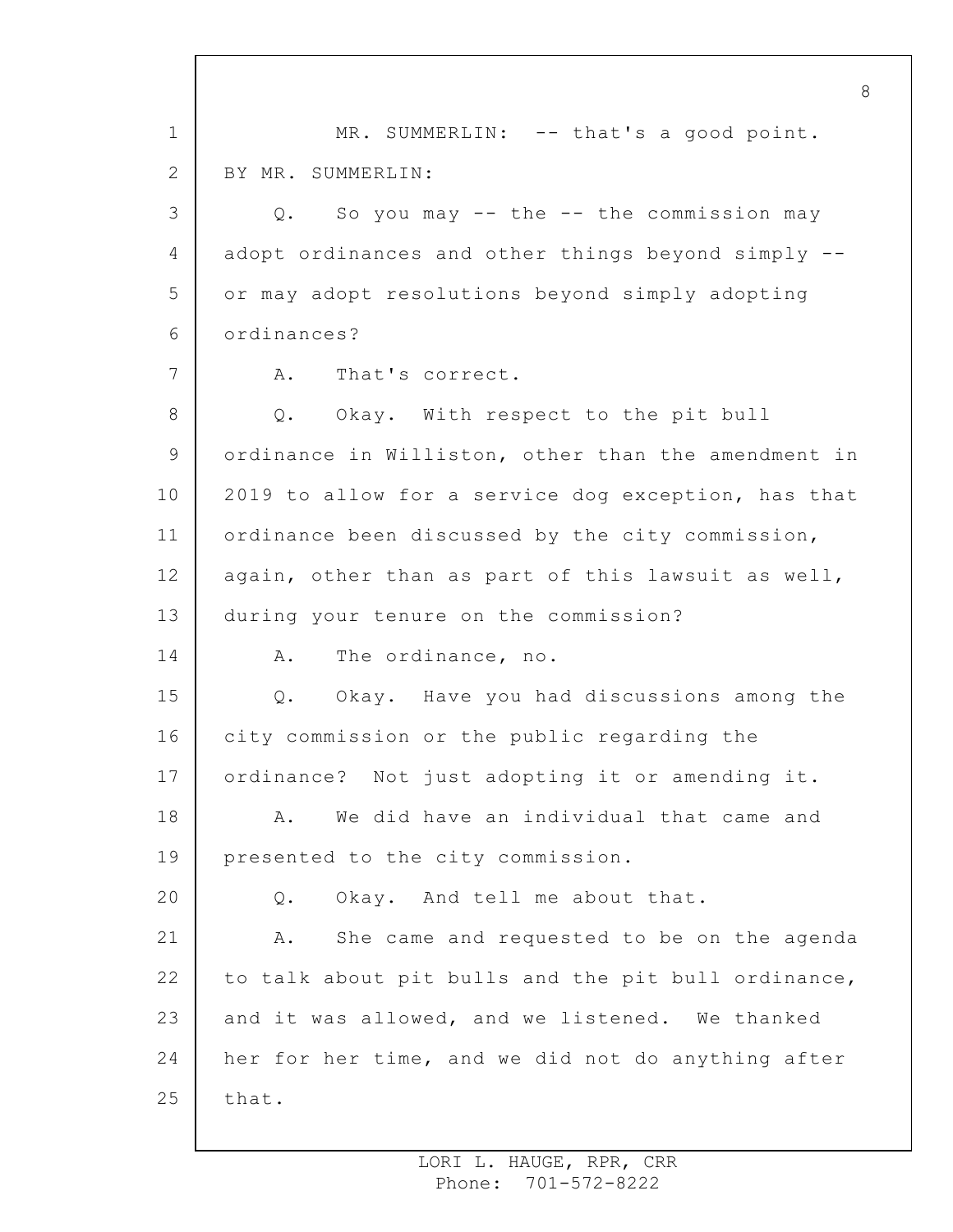1 2 3 4 5 6 7 8 9 10 11 12 13 14 15 16 17 18 19 20 21 22 23 24 25 Q. Okay. Was there discussion among the commissioners as to whether or not anything should be done after that presentation? A. No. Q. Okay. So it was just simply someone came, made a presentation, and then you just moved on to the next item of business? A. It was -- yeah, I think it was the last item of business during that day, so we just adjourned. Q. Okay. So other than defending the ordinance and -- and this challenge, as the mayor of -- or as the president of the city commission, do you have an opinion on the ordinance itself? A. Yes. Q. Okay. What is your opinion? A. My opinion is that it's in place to keep the citizens of Williston safe. Q. Okay. How does the ordinance accomplish that goal of keeping people safe? A. By not having an animal that will do damage in the city of Williston, specifically a pit bull. I don't have to be scared of that animal. Q. So do you believe that pit bulls are more dangerous than other similarly sized breeds of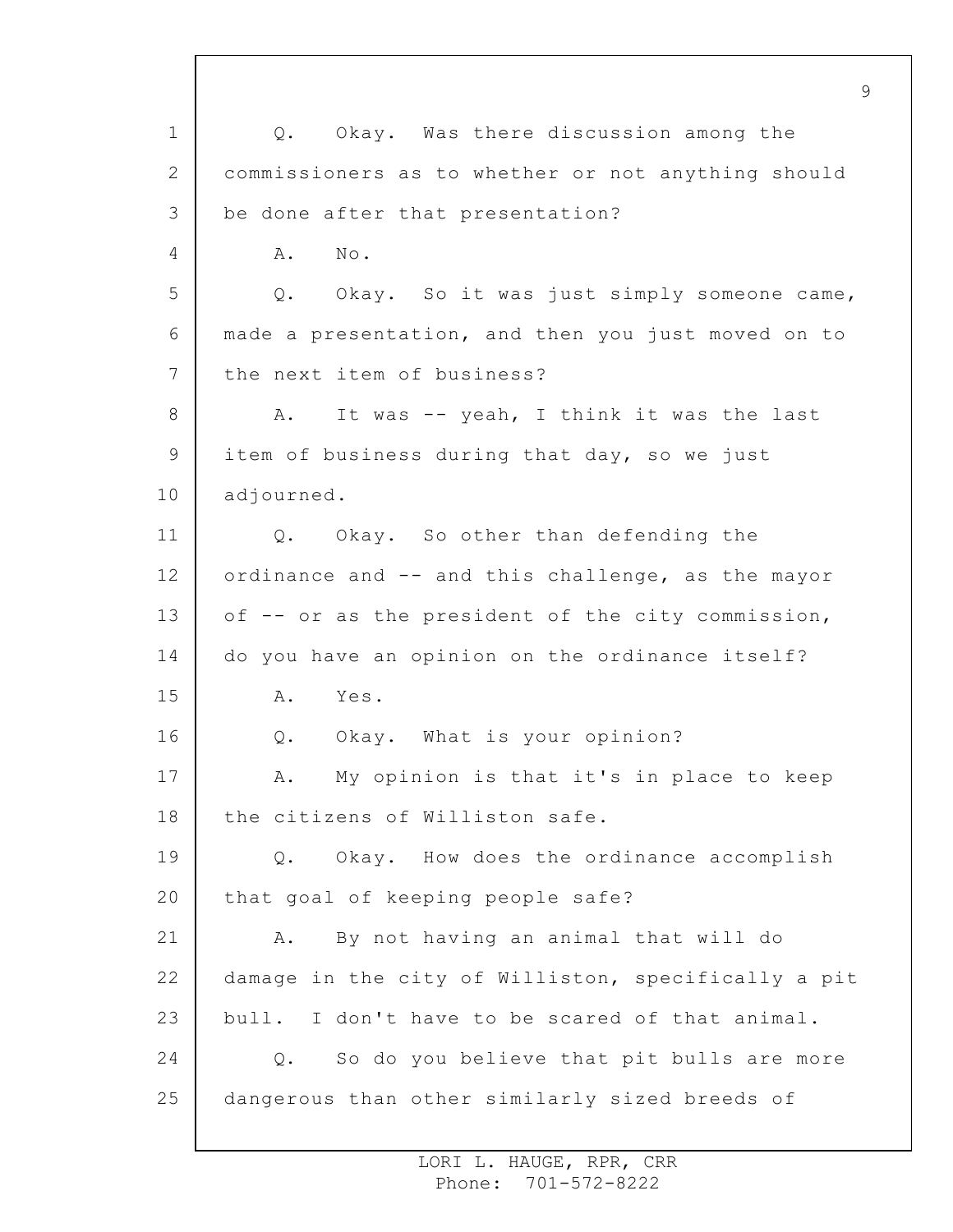1 2 3 4 5 6 7 8 9 10 11 12 13 14 15 16 17 18 19 20 21 22 23 24 25 10 dogs? A. Yes. Q. Okay. And what is that belief based on? A. Just my opinion. Q. Okay. I mean, is -- is there anything that you've read or heard that causes you to think that? A. Other than the one incident in the city of Williston when pit bulls attacked young children and a nanny. Q. Okay. And that was -- was that at a schoolyard? A. Yes, it was. Q. Okay. When was that, approximately? A. About three years ago. Q. Okay. So other than that incident, is there anything else that you rely on to think that pit bulls are more dangerous than -- than other similarly sized breeds? A. No. Q. Okay. For the dog that was involved in that incident three years ago, do you know how the breed of that dog was determined? A. There were multiple dogs. Q. Okay. How many dogs were involved?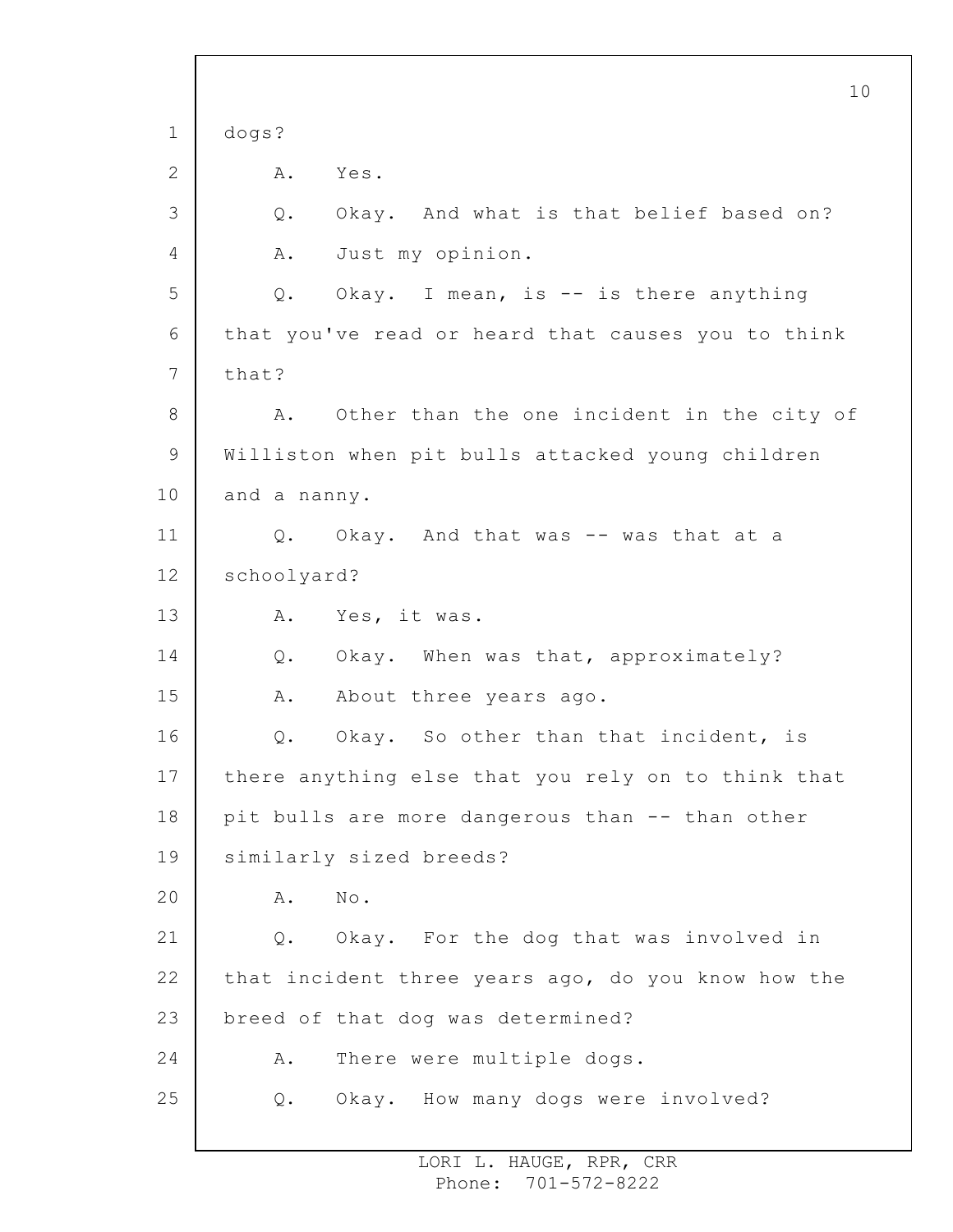1 2 3 4 5 6 7 8 9 10 11 12 13 14 15 16 17 18 19 20 21 22 23 24 25 A. I believe that there was three. Q. Okay. Were they all owned by the same person? A. I believe so. Q. Okay. Were they all pit bulls, as far as you can tell? A. I think that was what it was determined. Q. Okay. Do you know how it was determined that they were pit bulls? A. Whatever measures the City of Williston has in place. Q. Okay. So someone from the City made that decision? A. I believe so. Q. Okay. And -- and you may not know this, but do you know whether those dogs were DNA-tested -- A. I do not -- Q. -- for breed? A. I do not know that. Q. Okay. Do you know the sex of the dogs that were involved? A. I believe that there was a mother dog involved, so -- Q. Okay.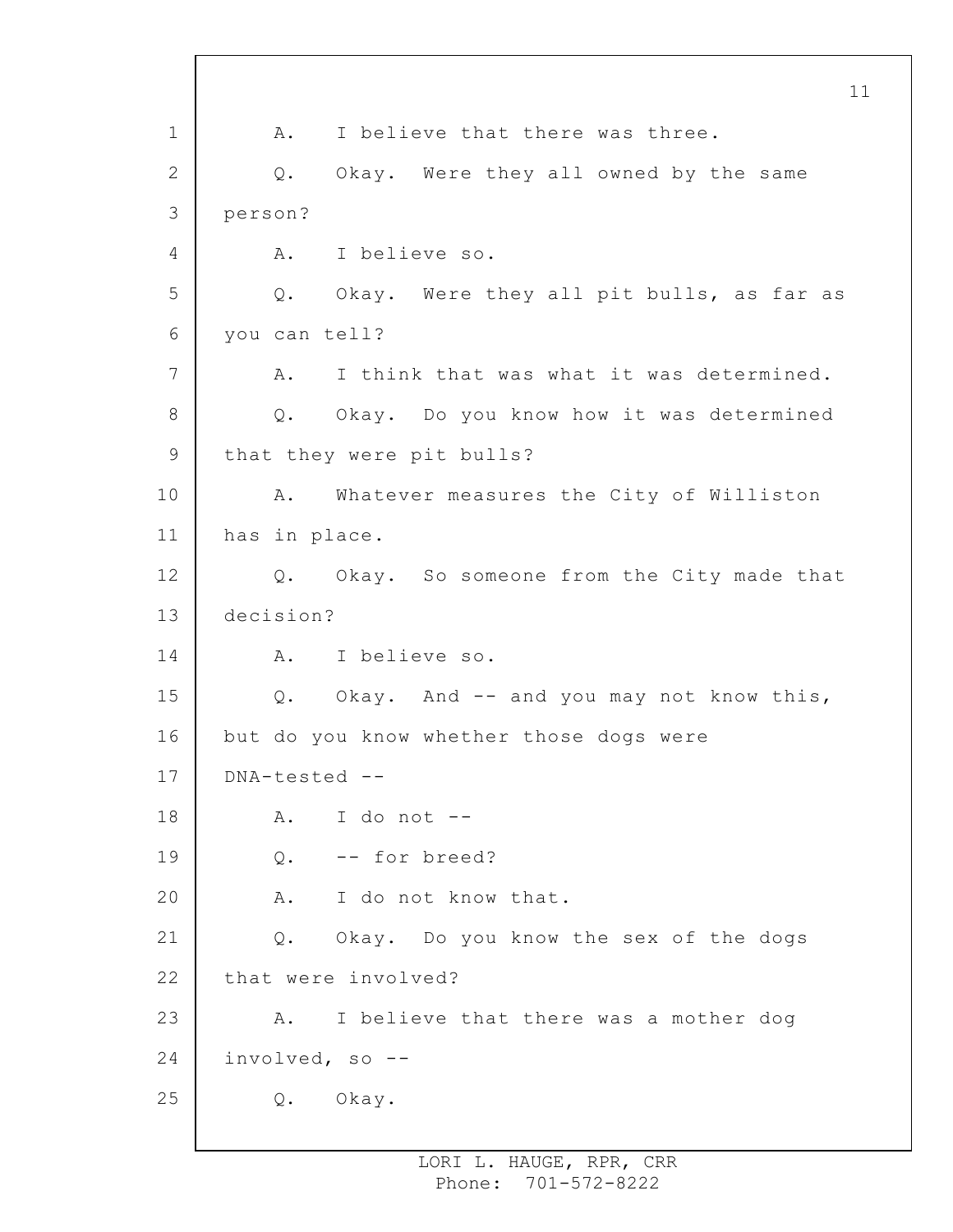1 2 3 4 5 6 7 8 9 10 11 12 13 14 15 16 17 18 19 20 21 22 23 24 25 12 A. -- that's the only thing that I know. That in some -- that in a report, there was a mother dog involved, and that's all I know. Q. Okay. Do you know who the owner was? A. No. Q. Okay. Do you know how the dogs were kept? And -- and by that, I mean, like, whether these were dogs that were in a house or kept outside of a house? A. No. Q. Okay. Have I pretty much exhausted your -- your knowledge of the facts regarding the -- the dogs themselves and the owner? A. That's correct. Q. Okay. My understanding is that the pit bull ordinance in Williston was initially adopted in 1987. Do you have any knowledge of why the City adopted the ban at that time? A. From what I've read, the police chief and the sheriff at the time specifically were against pit bulls, and the commission looked at it, and they adopted the ordinance. Q. And you say from what you've read. What -- what did you read that --A. Past minutes of the city commission.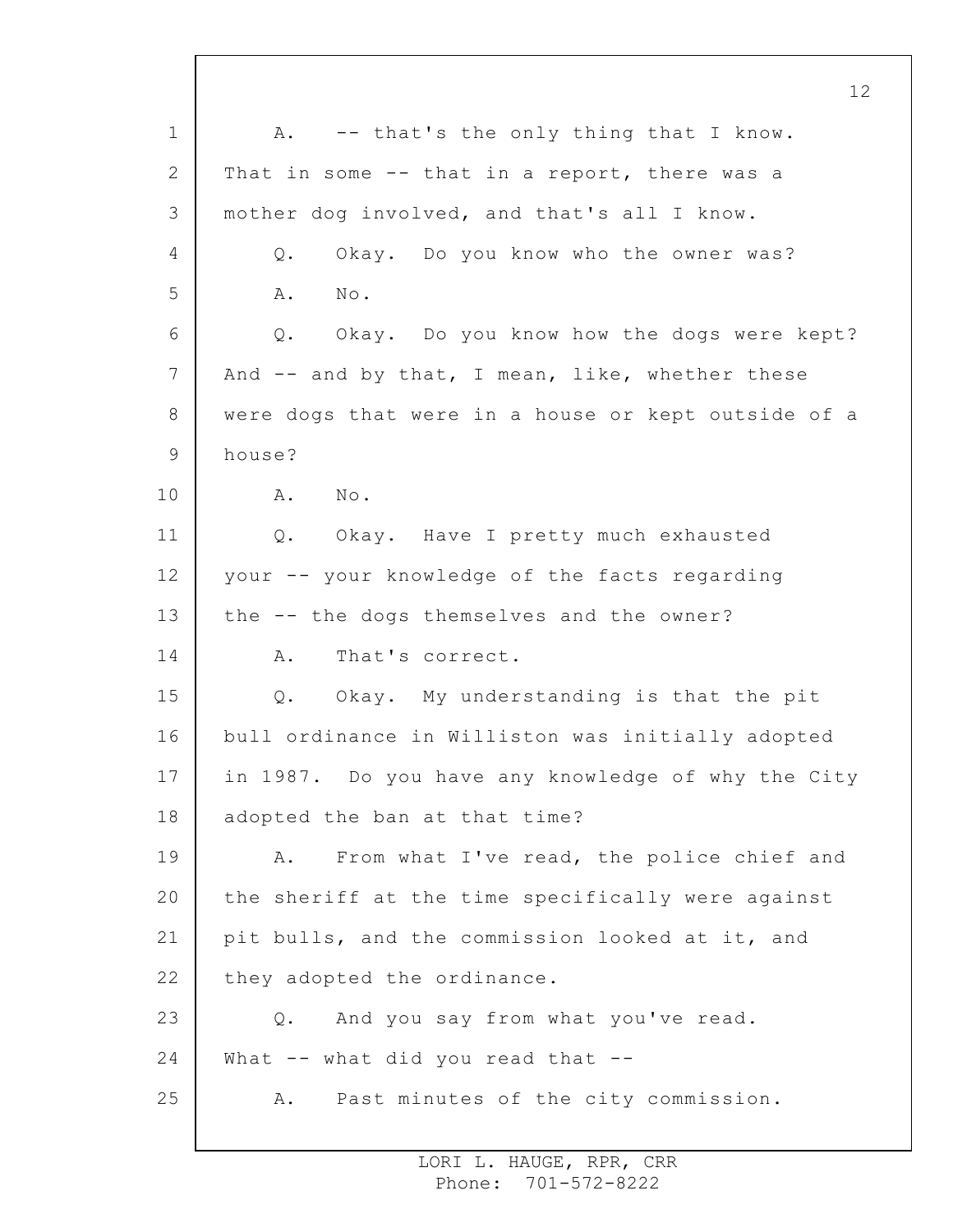1 2 3 4 5 6 7 8 9 10 11 12 13 14 15 16 17 18 19 20 21 22 23 24 25 Q. Okay. Do you know or recall who the police chief and the sheriff were in 1987? A. Stan Lyson was the sheriff, and Ray Atol was the police chief. Q. What was the police chief -- police chief's name again? A. Ray Atol, A-t-o-l. Q. Are those gentlemen still around? A. No. Ray's -- Ray's not here. I believe Stan Lyson is in Bethel Home, but he's got Alzheimer's. Q. Yeah. Okay. From what you read, was there -- was there any event or anything that caused the police chief and the sheriff to -- to bring this event -- or to bring the ordinance before the city council -- or the city commissioners? Sorry. A. I believe that the -- I did read where the sheriff made mention of an incident with pit bulls. Q. Do you recall any other details about that? A. No. Q. Okay. So other than what we've discussed so far, is there anything else that causes you to think that pit bulls are more dangerous than other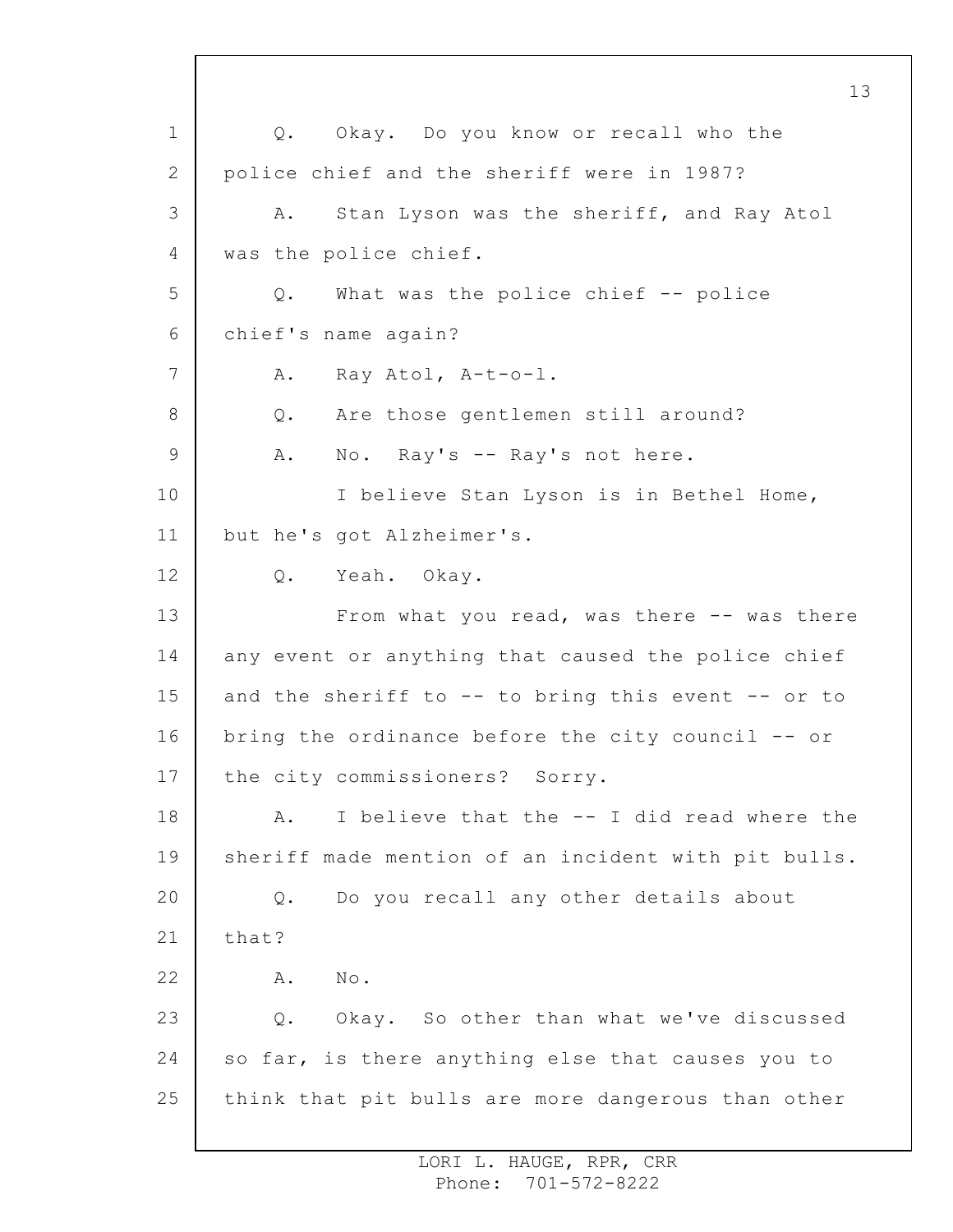1 2 3 4 5 6 7 8 9 10 11 12 13 14 15 16 17 18 19 20 21 22 23 24 25 14 similarly sized dogs? A. No. It's my opinion. Q. Okay. Who in Williston is responsible for enforcing the pit bull ban? A. The commissioners are ultimately given the task to approve or not to approve ordinances, and from that point on, it goes to the proper law enforcement -- whatever ordinance it is goes to the proper agency. In this case, it would be the Williston Police Department. Q. Okay. And so the -- once the ordinance has -- has been adopted, then enforcement and how it's going to be enforced and all those things are not the role of the mayor -- or the president of the city commissioners or the city commission itself? A. That's correct. Q. Okay. Are you aware of whether the City currently offers DNA testing for dogs that are alleged to be subject to the ban? A. No. Q. And that's not something that the city commissioners, to your recollection, have ever discussed? A. No.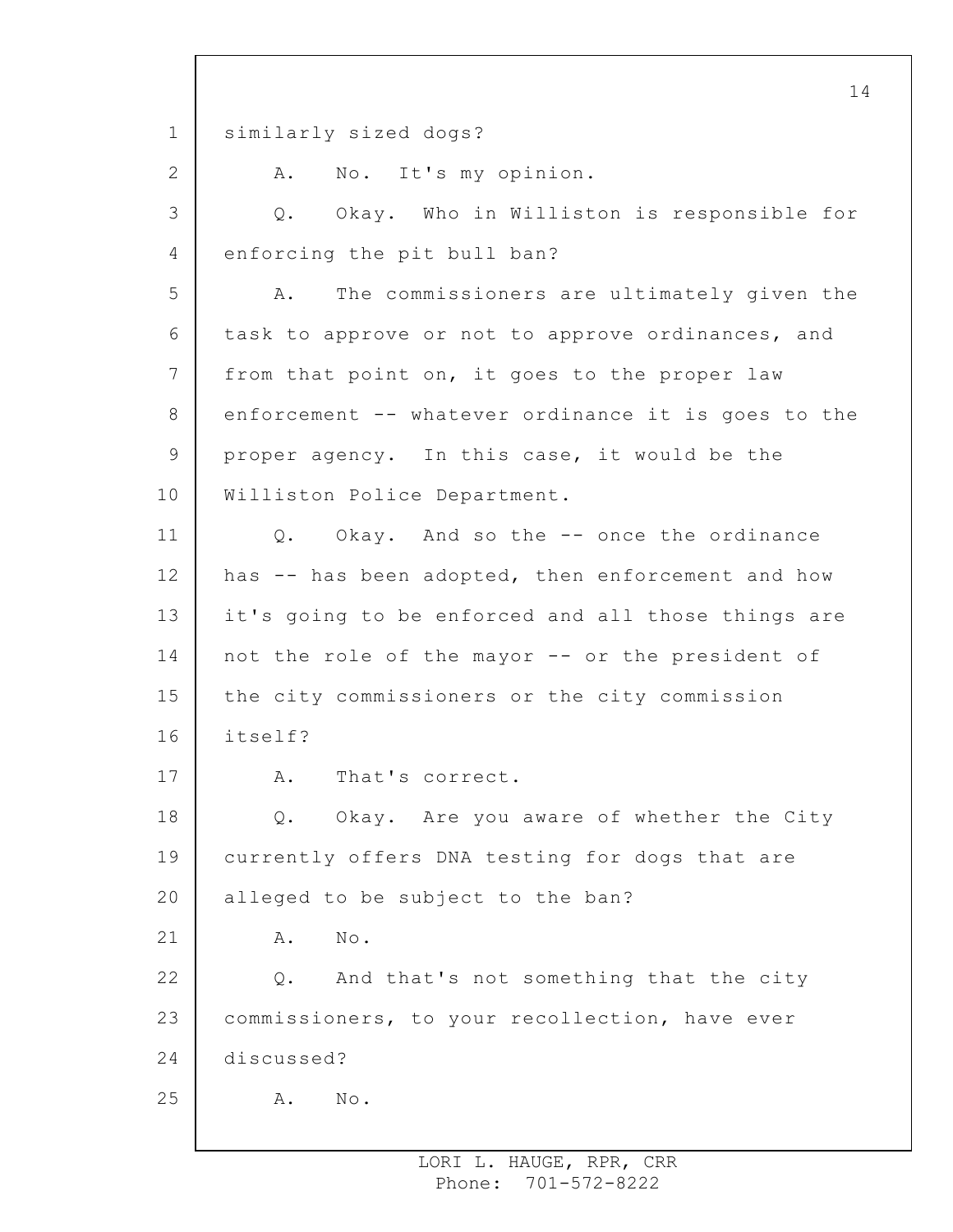1 2 3 4 5 6 7 8 9 10 11 12 13 14 15 16 17 18 19 20 21 22 23 24 25 15 Q. You talked about a situation in which a - a resident of Williston came to a city commission meeting to -- to talk about the pit bull ban and, I think, make a presentation? A. Yes. Q. Was that person asked -- was that person's presentation critical of the ban? A. I believe it was. Q. Okay. Have you ever received information from people that were arguing in support of the ban? A. Yes. Q. Okay. Tell me about that. A. Just -- just in general, and that's in passing, I have people that -- that have told me that they're in favor of the ban, and I just  $-$  a few days ago, I did get a text message from an individual that supported the ban. Q. Okay. Those are just kind of people talking to you as, you know, you're a representative of the city government and saying, "Hey, I'm" -- "I'm in favor of this"? A. That's the way I do things. Yes. Q. Okay. Has anyone provided you with any, like, data or scientific information saying, "Oh.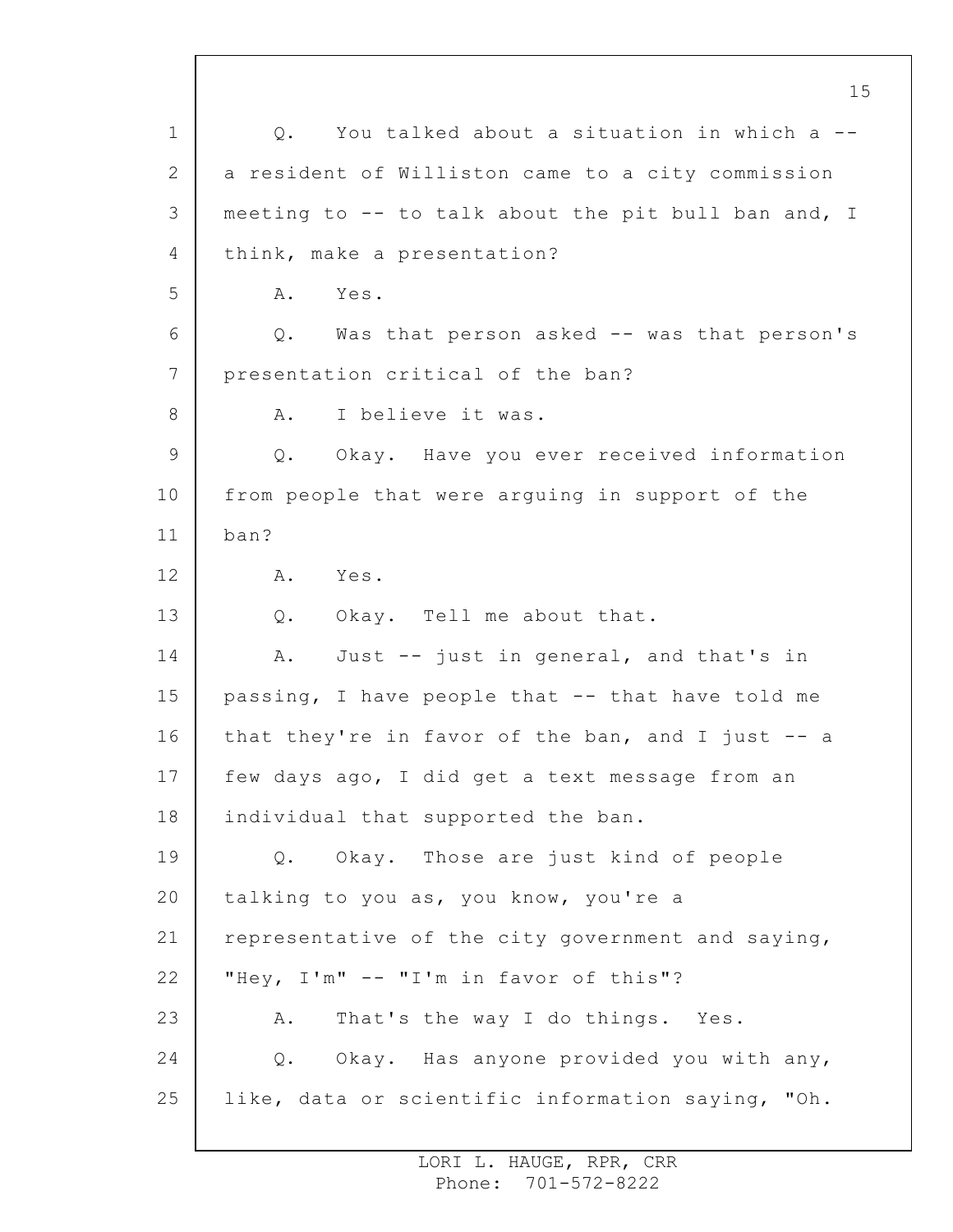1 2 3 4 5 6 7 8 9 10 11 12 13 14 15 16 17 18 19 20 21 22 23 24 25 16 This is why" -- "This is why we should have the ban"? A. No. Q. Okay. (There was a discussion off the record between Mr. Summerlin and Ms. Wall.) MR. SUMMERLIN: Give us a minute. MR. SCHMIDT: Okay. (The proceedings recessed at 12:40 p.m. and reconvened with everyone present at 12:45 p.m.) MR. SUMMERLIN: Okay. Just a few more follow-up questions. THE DEPONENT: Okay. BY MR. SUMMERLIN: Q. Do you have personal experience with pit bulls? A. Do I have personal -- yes. Q. Okay. Tell me about that. A. I have a -- I have a stepson that had a pit bull. Q. Okay. Anything unusual about that dog? A. Other than I didn't like it, no. Q. Why didn't you like it? A. Because of my opinion of pit bulls. Q. Okay. Did the dog ever do anything that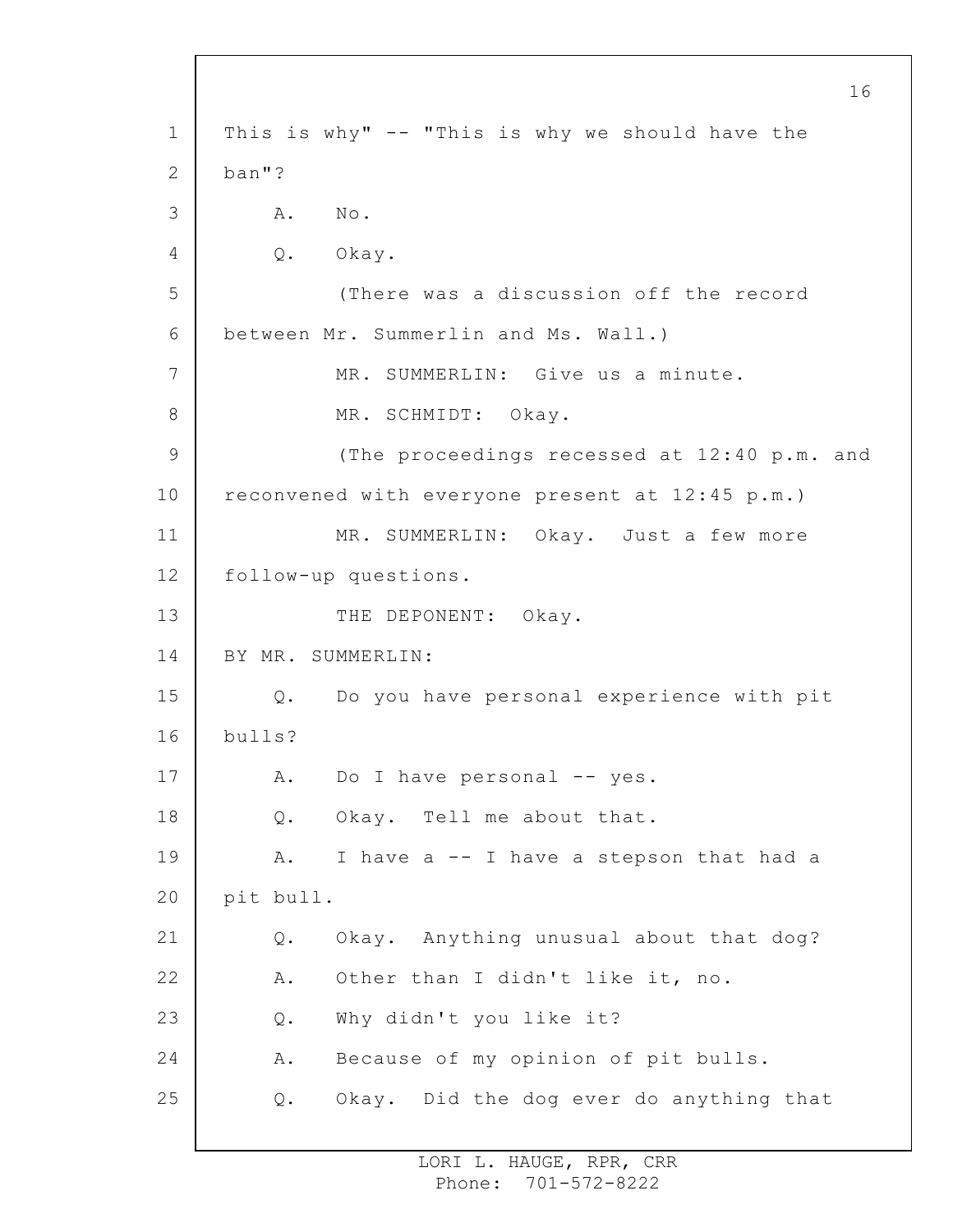1 2 3 4 5 6 7 8 9 10 11 12 13 14 15 16 17 18 19 20 21 22 23 24 25 17 caused you to think he was aggressive? A. No. Q. Okay. Is your stepson here in -- A. No. Q. -- around Williston? A. No. Q. No? Okay. Does your stepson have any children? A. Yes. Q. Okay. Does the dog live with your stepson and the children? A. It did. Not now. Q. Okay. Where is the dog now? A. I don't know the answer to that. Q. Okay.  $A.$  That  $-$ Q. Did they -- did they decide -- did your stepson decide to get rid of the dog, or was it -- A. No. Let me -- let me tell you what happened. Q. Okay. A. Okay. My son -- my stepson was in the -the service. He was married -- he is married. And when he got out of the service, they decided to transfer to South Korea, and that's what caused the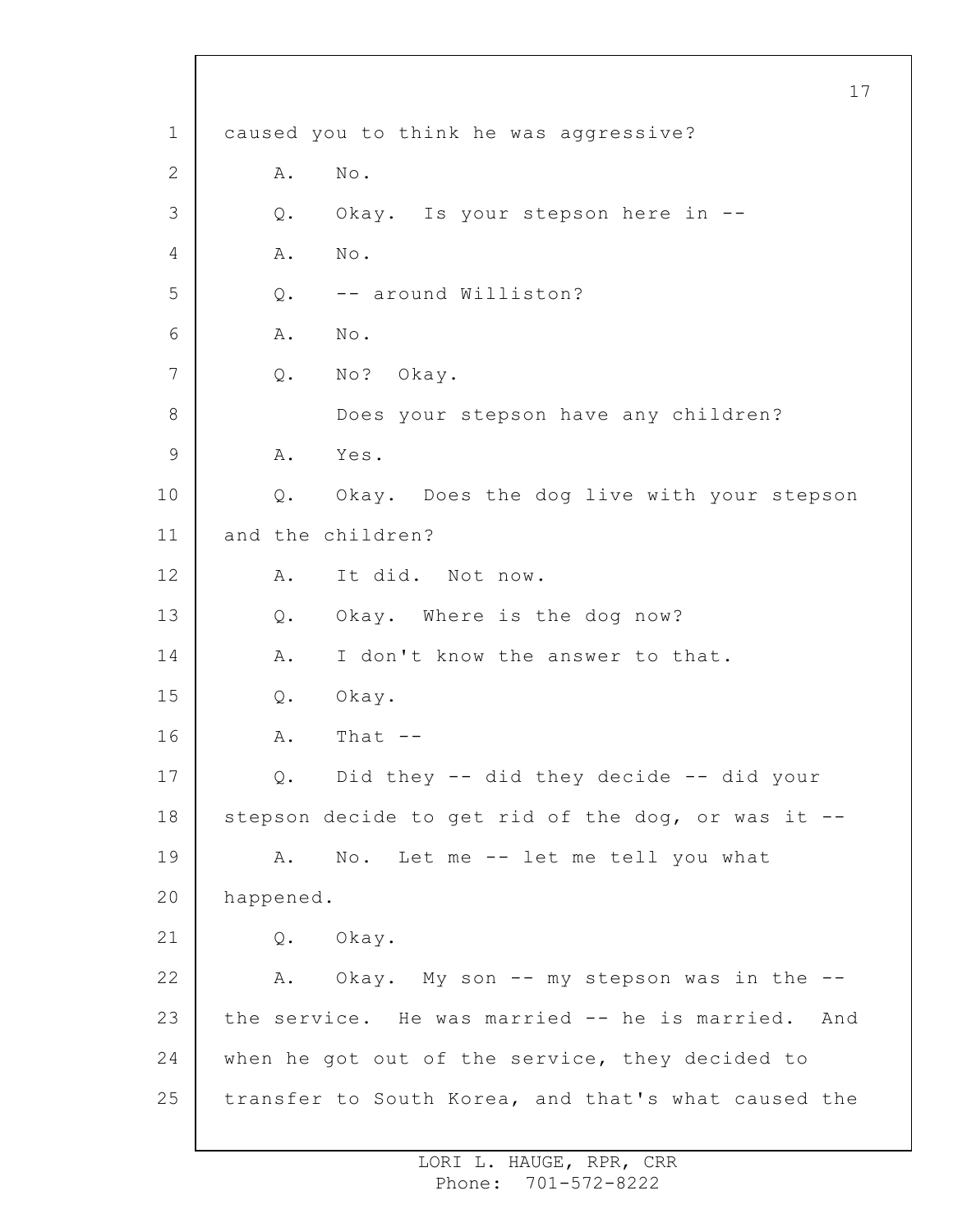1 2 3 4 5 6 7 8 9 10 11 12 13 14 15 16 17 18 19 20 21 22 23 24 25 18 pit bull and another dog to go away. They -- Q. Okay. A. -- adopted them out or -- or gave them away or whatever -- whatever happened, and I don't believe -- I don't know if they got -- if he got the dog back or not. Q. Okay. So we've kind of talked about your -- your opinion about pit bull dogs themselves. Have you expressed opinions about the kinds of people that own pit bulls? A. No. Q. Okay. Have you done radio or other media interviews about pit bulls? A. Not that I can recall. Q. Okay. Have you made other public statements, outside of -- well, I don't think you've necessarily said that you've made any public statements regarding pit bulls or the pit bull ban in public commission meetings. Right? A. That's correct. Q. Okay. Have you made -- outside of commission meetings, have you made any public statements regarding Williston's pit bull ban or pit bulls themselves?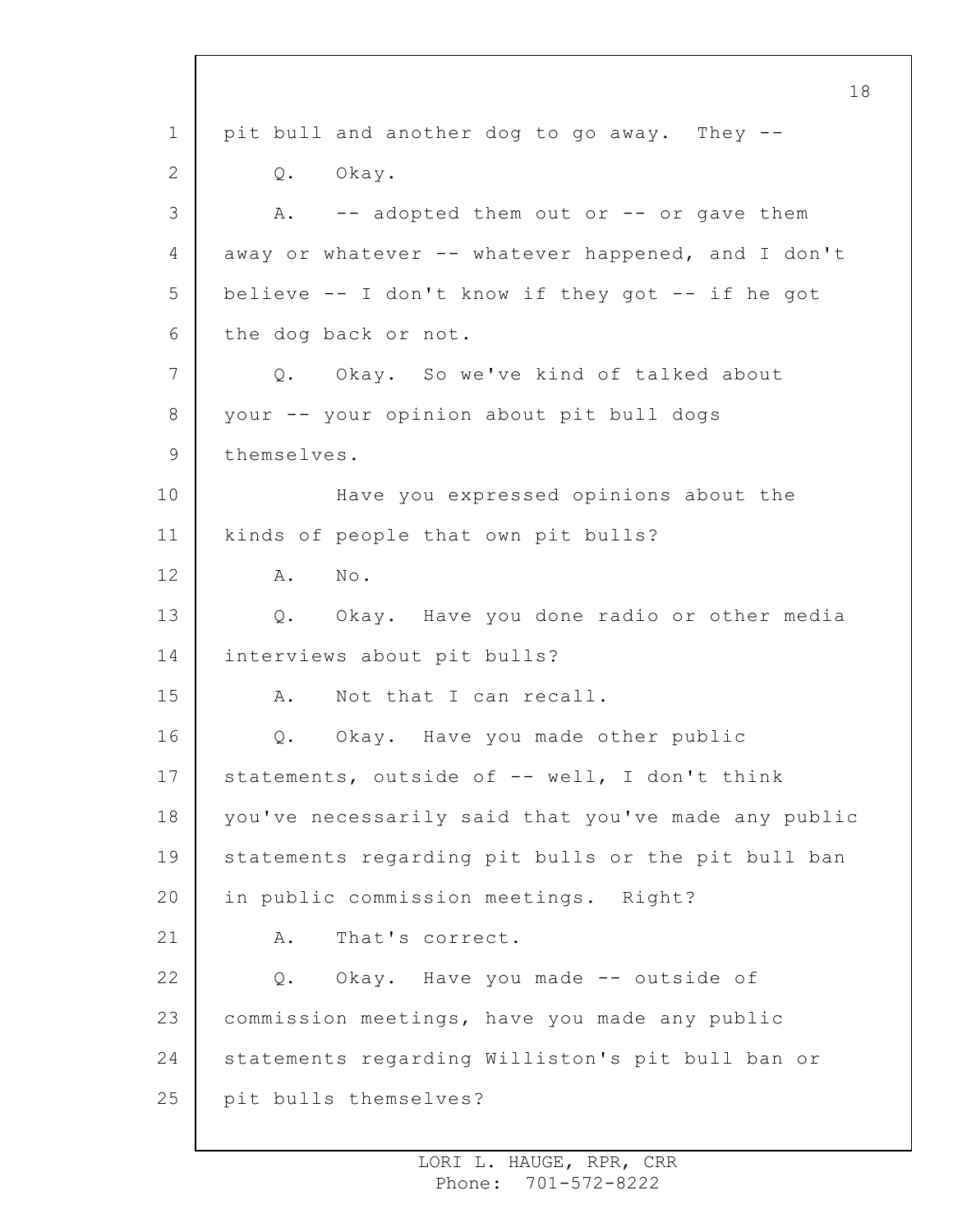|                | 19                                        |
|----------------|-------------------------------------------|
| $\mathbf 1$    | A.<br>$N \circ$ .                         |
| $\sqrt{2}$     | MR. SUMMERLIN: Okay. I think that is all  |
| $\mathsf 3$    | that we have.                             |
| 4              | THE DEPONENT: Okay.                       |
| 5              | MR. SUMMERLIN: Thank you very much for    |
| $\epsilon$     | your time.                                |
| $7\phantom{.}$ | THE DEPONENT: Thank you.                  |
| $8\,$          | MR. SCHMIDT: And we'll read and sign.     |
| $\mathsf 9$    | (The proceedings concluded at 12:48 p.m.) |
| 10             |                                           |
| 11             |                                           |
| 12             |                                           |
| 13             |                                           |
| 14             |                                           |
| 15             |                                           |
| 16             |                                           |
| 17             |                                           |
| 18             |                                           |
| 19             |                                           |
| 20             |                                           |
| 21             |                                           |
| 22             |                                           |
| 23             |                                           |
| 24             |                                           |
| 25             |                                           |
|                |                                           |

 $\Gamma$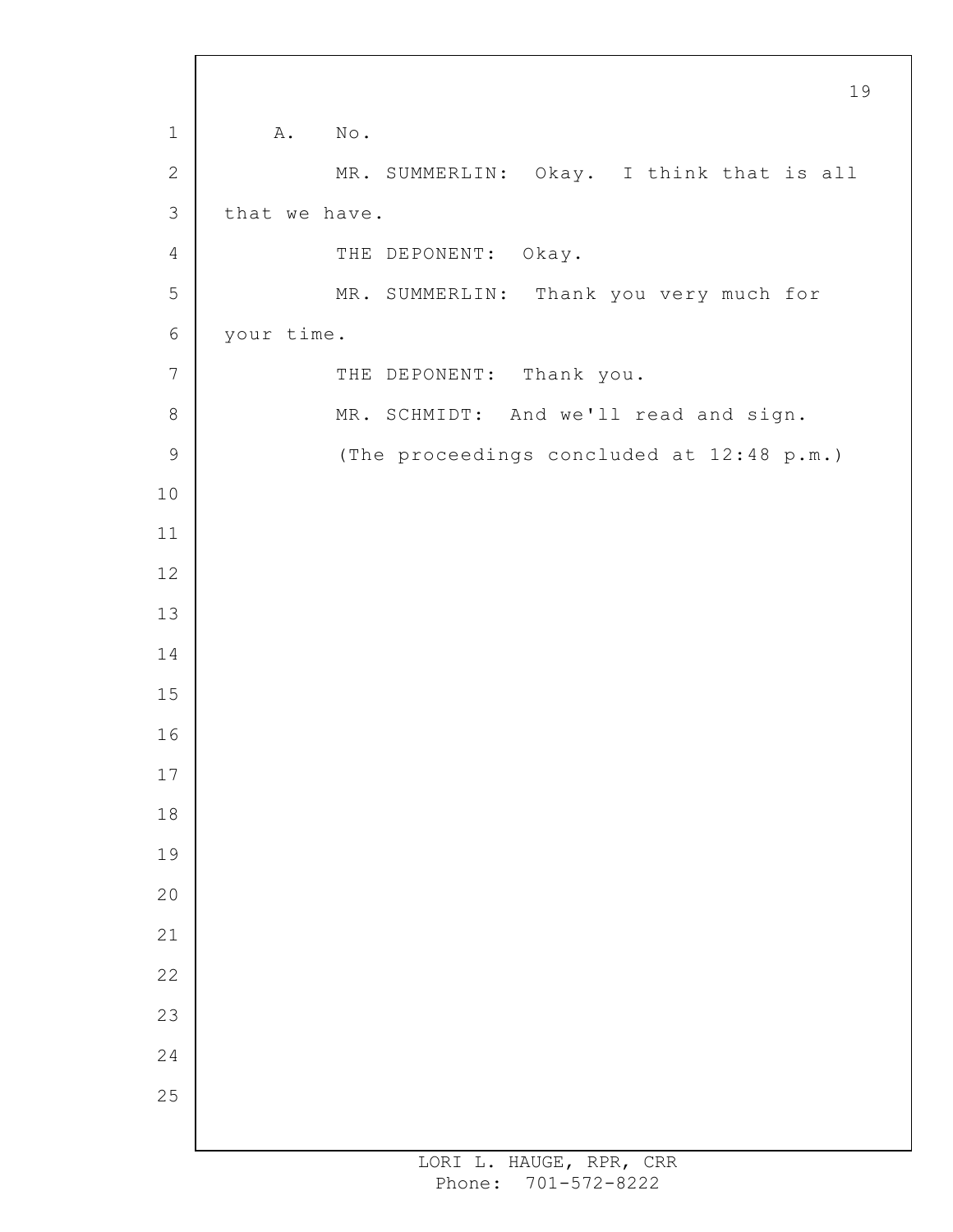|               | 20                                                                       |
|---------------|--------------------------------------------------------------------------|
| 1             | CERTIFICATE OF DEPONENT                                                  |
| $\mathbf{2}$  | I, Howard Klug, the deponent in the foregoing                            |
| 3             | deposition, certify that I have read the attached                        |
| 4             | 19 typewritten pages of my deposition upon oral                          |
| 5             | examination, taken at the time and place indicated,                      |
| 6             | and that it is a complete and accurate transcript                        |
| 7             | of my deposition, with corrections, if any, noted                        |
| $8\,$         | herein along with the reason for each correction.                        |
| $\mathcal{G}$ |                                                                          |
| 10            | Dated at Williston, North Dakota, this                                   |
| 11            |                                                                          |
| 12            |                                                                          |
| 13            |                                                                          |
| 14            | HOWARD KLUG                                                              |
| 15            |                                                                          |
| 16            | $\star$ $\star$<br>$\star$<br>$\star$<br>$^\star$<br>$\star$<br>$^\star$ |
| 17            | PAGE:<br>REASON:<br>LINE:                                                |
| 18            | CHANGE:                                                                  |
| 19            | PAGE:<br>REASON:<br>LINE:                                                |
| 20            | CHANGE:                                                                  |
| 21            | PAGE:<br>REASON:<br>LINE:                                                |
| 22            | CHANGE:                                                                  |
| 23            | PAGE:<br>REASON:<br>LINE:                                                |
| 24            | CHANGE:                                                                  |
| 25            |                                                                          |
|               |                                                                          |

I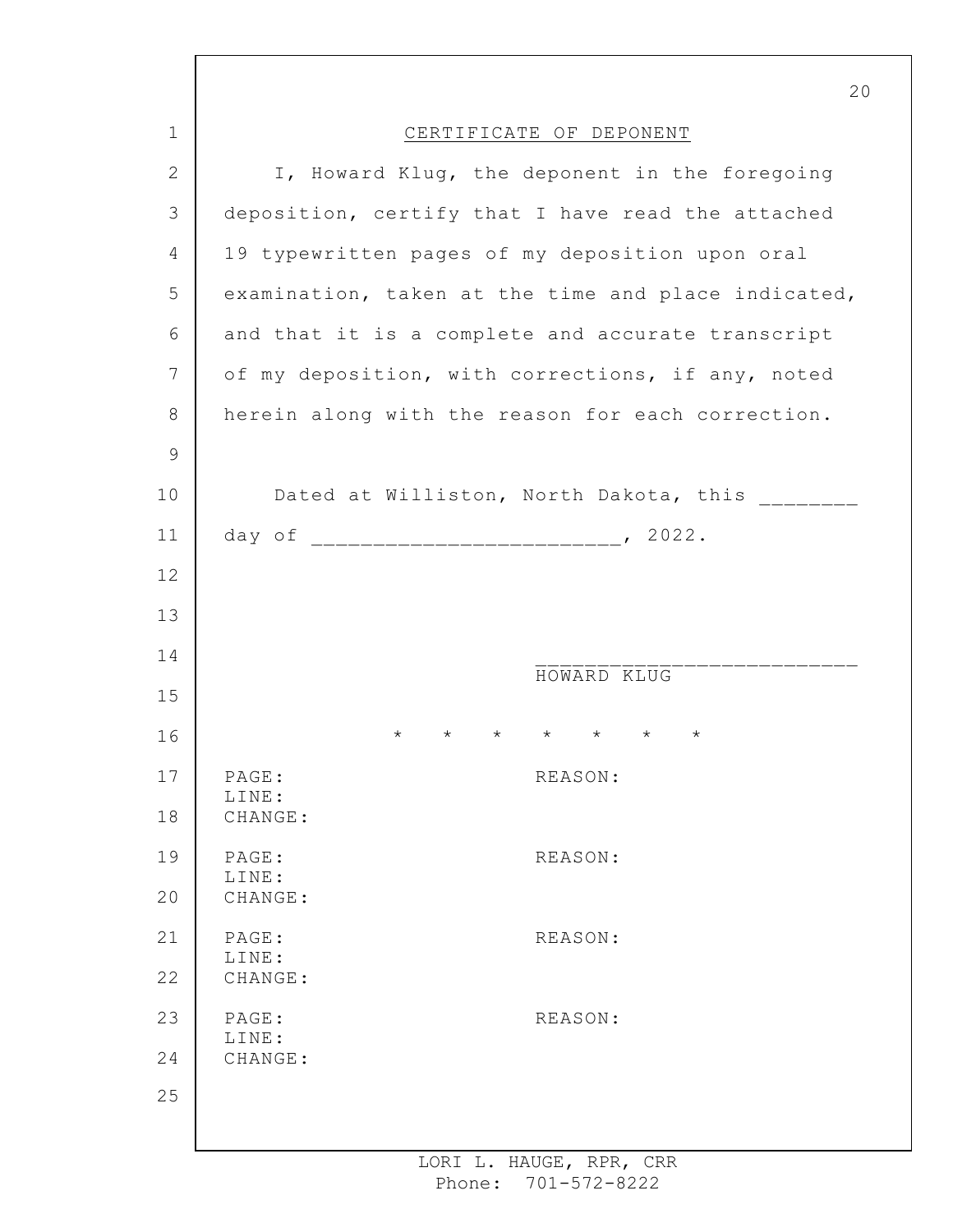| $122$ [1] - 2:15<br>$12:21$ [2] - 1.22, 4.1<br>$12:40$ [1] - 16:9<br>$12:45$ [1] - 16:10<br>12:48 [1] - 19:9<br>$13330$ [1] - 2:9<br>$17$ [1] - 1:22<br>$19$ [1] - 20:4                                                                                                                                                                                | amendment $[1] - 8.9$<br>animal [3] - 6:5,<br>9:21, 9:23<br>answer [1] - 17:14<br>Appearances <sub>[1]</sub> -<br>1:24<br><b>appeared</b> $[2] - 2:10$ ,<br>2:16<br>APPEARING [1] -<br>2:19                                                                                                                                                                                                      | 9:24, 10:9, 10:18,<br>11:5, 11:9, 12:21,<br>13:19, 13:25, 16:16,<br>16:24, 18:11, 18:14,<br>18:19, 18:25<br>business $[2] - 9.7$ ,<br>9.9<br>$BY$ [3] - 4:8, 8:2,<br>16:14                                                                                                                                                                           | 8:13, 8:16, 8:19, 9:13,<br>12:21, 12:25, 14:15,<br>15:2, 18:20, 18:23<br>commissioner [1] -<br>6:3<br>commissioners [11]<br>$-4:20, 5:6, 5:24, 5:25,$<br>7:4, 7:8, 9:2, 13:17,<br>14:5, 14:15, 14:23<br>complete [1] - 20:6                                                                                                                                      | <b>DEPOSITION [1] -</b><br>1:14<br>deposition [3] - 20:3,<br>20:4, 20:7<br>details [1] - 13:20<br>determined [3] -<br>10:23, 11:7, 11:8<br>different $[2] - 6.23$ ,<br>7:21<br>$discussed$ [3] - 8.11,                                                                                                           |
|--------------------------------------------------------------------------------------------------------------------------------------------------------------------------------------------------------------------------------------------------------------------------------------------------------------------------------------------------------|--------------------------------------------------------------------------------------------------------------------------------------------------------------------------------------------------------------------------------------------------------------------------------------------------------------------------------------------------------------------------------------------------|------------------------------------------------------------------------------------------------------------------------------------------------------------------------------------------------------------------------------------------------------------------------------------------------------------------------------------------------------|------------------------------------------------------------------------------------------------------------------------------------------------------------------------------------------------------------------------------------------------------------------------------------------------------------------------------------------------------------------|------------------------------------------------------------------------------------------------------------------------------------------------------------------------------------------------------------------------------------------------------------------------------------------------------------------|
| 1987 [2] - 12:17, 13:2                                                                                                                                                                                                                                                                                                                                 | approve [2] - 14:6                                                                                                                                                                                                                                                                                                                                                                               | $\mathbf C$                                                                                                                                                                                                                                                                                                                                          | concluded [1] - 19:9                                                                                                                                                                                                                                                                                                                                             | 13:23, 14:24                                                                                                                                                                                                                                                                                                     |
| $\mathbf{2}$                                                                                                                                                                                                                                                                                                                                           | arguing [1] - 15:10<br><b>Armstrong</b> [1] - 2:14                                                                                                                                                                                                                                                                                                                                               | California <sup>[1]</sup> - 2:9                                                                                                                                                                                                                                                                                                                      | Conference [1] -<br>1:20                                                                                                                                                                                                                                                                                                                                         | discussion $[2] - 9.1$ .<br>16:5                                                                                                                                                                                                                                                                                 |
| $20$ [1] - 3:24<br>$200$ [1] - 2:9<br>2019 [2] - 5:6, 8:10<br>2022 [2] - 1:22, 20:11<br>$21$ [1] - 3:25<br>21-cv-00012-CRH [1]<br>$-1.6$                                                                                                                                                                                                               | Atol [2] - 13:3, 13:7<br><b>attached</b> $[1] - 20:3$<br>attacked [1] - 10:9<br>Attorney [4] - 1:15,<br>2:7, 2:8, 2:13<br>Avenue [1] - 2:15<br>aware [1] - 14:18                                                                                                                                                                                                                                 | case [1] - 14:9<br><b>Case</b> $[1] - 1:6$<br>caused [3] - 13:14,<br>17:1, 17:25<br><b>causes</b> [2] - 10:6,<br>13:24<br>ceremonial $[1]$ - $7:10$<br>Certificate <sup>[2]</sup> - 3:24,                                                                                                                                                            | control [1] - 6:5<br>correct $[8] - 4:18$ ,<br>4:21, 5:12, 7:6, 8:7,<br>12:14, 14:17, 18:21<br>correction $[1]$ - 20:8<br>corrections [1] -<br>20:7<br>council [3] - 4:13,                                                                                                                                                                                       | discussions [5] -<br>5:23, 5:25, 6:10, 6:12,<br>8:15<br><b>DISTRICT</b> $[2] - 1:1$ ,<br>1:2<br><b>DNA</b> $[2] - 11:17$ ,<br>14:19<br>DNA-tested [1] -                                                                                                                                                          |
| $22$ [1] - 1:20                                                                                                                                                                                                                                                                                                                                        | B                                                                                                                                                                                                                                                                                                                                                                                                | 3:25                                                                                                                                                                                                                                                                                                                                                 | 4:19, 13:16                                                                                                                                                                                                                                                                                                                                                      | 11:17                                                                                                                                                                                                                                                                                                            |
| 4                                                                                                                                                                                                                                                                                                                                                      | <b>ban</b> $[11]$ - 12:18,<br>14:4, 14:20, 15:3,                                                                                                                                                                                                                                                                                                                                                 | <b>CERTIFICATE[1] -</b><br>20:1<br>certify [1] - 20:3                                                                                                                                                                                                                                                                                                | counsel [3] - 2:10,<br>2:16, 6:13<br><b>County</b> [1] - 1:18                                                                                                                                                                                                                                                                                                    | $\log$ [12] - 8:10,<br>10:21, 10:23, 11:23,<br>12:3, 16:21, 16:25,                                                                                                                                                                                                                                               |
| $4$ [1] - 3:4<br>460 $[1] - 2:15$                                                                                                                                                                                                                                                                                                                      | 15:7, 15:11, 15:16,<br>15:18, 16:2, 18:19,                                                                                                                                                                                                                                                                                                                                                       | challenge [1] - 9:12<br>change [1] - 5:7                                                                                                                                                                                                                                                                                                             | <b>Court</b> $[1] - 3:25$<br><b>COURT</b> $[1] - 1:1$                                                                                                                                                                                                                                                                                                            | 17:10, 17:13, 17:18,<br>18:1, 18:6                                                                                                                                                                                                                                                                               |
| A                                                                                                                                                                                                                                                                                                                                                      | 18:24<br><b>based</b> $[1] - 10:3$<br><b>BAUMSTARK[1]-</b>                                                                                                                                                                                                                                                                                                                                       | <b>CHANGE</b> [4] - 20:18,<br>20:20, 20:22, 20:24<br>chief [5] - 12:19,                                                                                                                                                                                                                                                                              | create $[1] - 5:21$<br>critical $[1]$ - 15:7                                                                                                                                                                                                                                                                                                                     | dogs $[12] - 5:11$ ,<br>10:1, 10:24, 10:25,<br>11:16, 11:21, 12:6,                                                                                                                                                                                                                                               |
| A-t-o-I $[1]$ - 13:7                                                                                                                                                                                                                                                                                                                                   | 1.5                                                                                                                                                                                                                                                                                                                                                                                              | 13:2, 13:4, 13:5,                                                                                                                                                                                                                                                                                                                                    | current [1] - 4:11                                                                                                                                                                                                                                                                                                                                               | 12:8, 12:13, 14:1,                                                                                                                                                                                                                                                                                               |
| accomplish [1] -<br>9:19                                                                                                                                                                                                                                                                                                                               | <b>behalf</b> $[2] - 2:11$ ,<br>2:17                                                                                                                                                                                                                                                                                                                                                             | 13:14<br>chief's [1] - 13:6                                                                                                                                                                                                                                                                                                                          | D                                                                                                                                                                                                                                                                                                                                                                | 14:19, 18:8<br>done $[2] - 9.3, 18.13$                                                                                                                                                                                                                                                                           |
| <b>accurate</b> $[1] - 20.6$                                                                                                                                                                                                                                                                                                                           |                                                                                                                                                                                                                                                                                                                                                                                                  |                                                                                                                                                                                                                                                                                                                                                      |                                                                                                                                                                                                                                                                                                                                                                  |                                                                                                                                                                                                                                                                                                                  |
| additional $[1] - 5.4$<br>addressed $[1]$ - 5:15<br>adjourned $[1]$ - $9:10$                                                                                                                                                                                                                                                                           | <b>belief</b> $[1] - 10:3$<br><b>Bethel</b> [1] - 13:10<br>between [1] - 16:6<br><b>beyond</b> $[2] - 8:4, 8:5$                                                                                                                                                                                                                                                                                  | children [3] - 10:9,<br>17:8, 17:11<br>citizens $[1] - 9:18$<br>city $[28] - 4.13, 4.17,$<br>4:19, 4:20, 5:3, 5:6,                                                                                                                                                                                                                                   | <b>DAKOTA</b> $[2] - 1:2$ ,<br>1:10<br>Dakota [4] - 1:19,<br>1:21, 2:16, 20:10<br>damage [1] - 9:22                                                                                                                                                                                                                                                              | duly $[1] - 4.5$<br>during [3] - 5:5, 8:13,<br>9.9<br>duties [1] - 7:7                                                                                                                                                                                                                                           |
| administrator [1] -<br>7:2<br>adopt [2] - 8:4, 8:5                                                                                                                                                                                                                                                                                                     | Bismarck $[1]$ - 2:16<br>Blackwell [1] - 2:9<br><b>Box</b> $[1]$ - 2:15                                                                                                                                                                                                                                                                                                                          | 5:13, 5:23, 5:25, 6:3,<br>6:11, 6:16, 7:2, 7:3,                                                                                                                                                                                                                                                                                                      | dangerous [3] -<br>9:25, 10:18, 13:25                                                                                                                                                                                                                                                                                                                            | Е                                                                                                                                                                                                                                                                                                                |
| <b>adopted</b> [6] - 5:19,<br>12.16, 12.18, 12.22,<br>14:12, 18:3<br>adopting [5] - 7:4,<br>7:5, 7:14, 8:5, 8:17<br>agency [1] - 14:9<br>agenda [1] - 8:21<br>aggressive[1] - 17:1<br>$ago$ [3] - 10:15,<br>10:22, 15:17<br><b>ALBERTSON[1]-</b><br>1:4<br>alleged $[1] - 14:20$<br><b>allow</b> $[1] - 8:10$<br>allowed [1] - 8:23<br>ALSO [1] - 2:19 | <b>BRANDY</b> [1] - 1:4<br><b>breed</b> $[2] - 10:23$ ,<br>11:19<br><b>breeds</b> $[2] - 9:25$ ,<br>10:19<br><b>Brian</b> $[1]$ - 5:24<br><b>BRIAN</b> $[1]$ - 2:13<br><b>bring</b> $[2] - 13:15$ ,<br>13:16<br><b>Broadway</b> [2] - 1:21,<br>2:15<br><b>budget</b> $[1] - 7:5$<br><b>budgets</b> $[1] - 7:15$<br><b>bull</b> $[16] - 5.7, 5.15,$<br>5:18, 6:1, 6:8, 8:8,<br>8:22, 9:23, 12:16, | 8:11, 8:16, 8:19, 9:13,<br>9:22, 10:8, 12:25,<br>13:16, 13:17, 14:15,<br>14:22, 15:2, 15:21<br><b>CITY</b> $[1] - 1.9$<br>City $[5] - 1:20, 11:10,$<br>11:12, 12:17, 14:18<br>City's $[1] - 7.8$<br>Civil [1] - 1:17<br>clarification [1] -<br>7:13<br><b>COLE</b> $[1] - 1.6$<br>COLE-PEREA [1] -<br>1:6<br>commenced [1] - 4:1<br>commencing [1] - | <b>DANIKA</b> $[1]$ - 1:5<br><b>data</b> [1] - $15:25$<br><b>Dated</b> [1] - $20:10$<br>days [1] - 15:17<br>decide [2] - 17:17,<br>17:18<br>decided [1] - 17:24<br><b>decision</b> $[1] - 11:13$<br>Defendant [2] - 1:11,<br>2:17<br>defending [1] - 9:11<br>Department $[1]$ -<br>14:10<br>deponent $[1]$ - 20:2<br><b>DEPONENT</b> [4] -<br>16:13, 19:4, 19:7, | East [2] - 1:20, 2:15<br>eight [2] - 4:24, 5:1<br><b>EMILY</b> $[1]$ - 1:6<br>enforced [2] - 6:8,<br>14:13<br>enforcement [3] -<br>6:11, 14:8, 14:12<br>enforcing $[1]$ - 14:4<br>event $[2] - 13.14$ ,<br>13:15<br>Examination [1] -<br>3:4<br>examination [1] -<br>20:5<br>$EXAMPLE$ XAMINATION $[1]$ -<br>4:7 |

1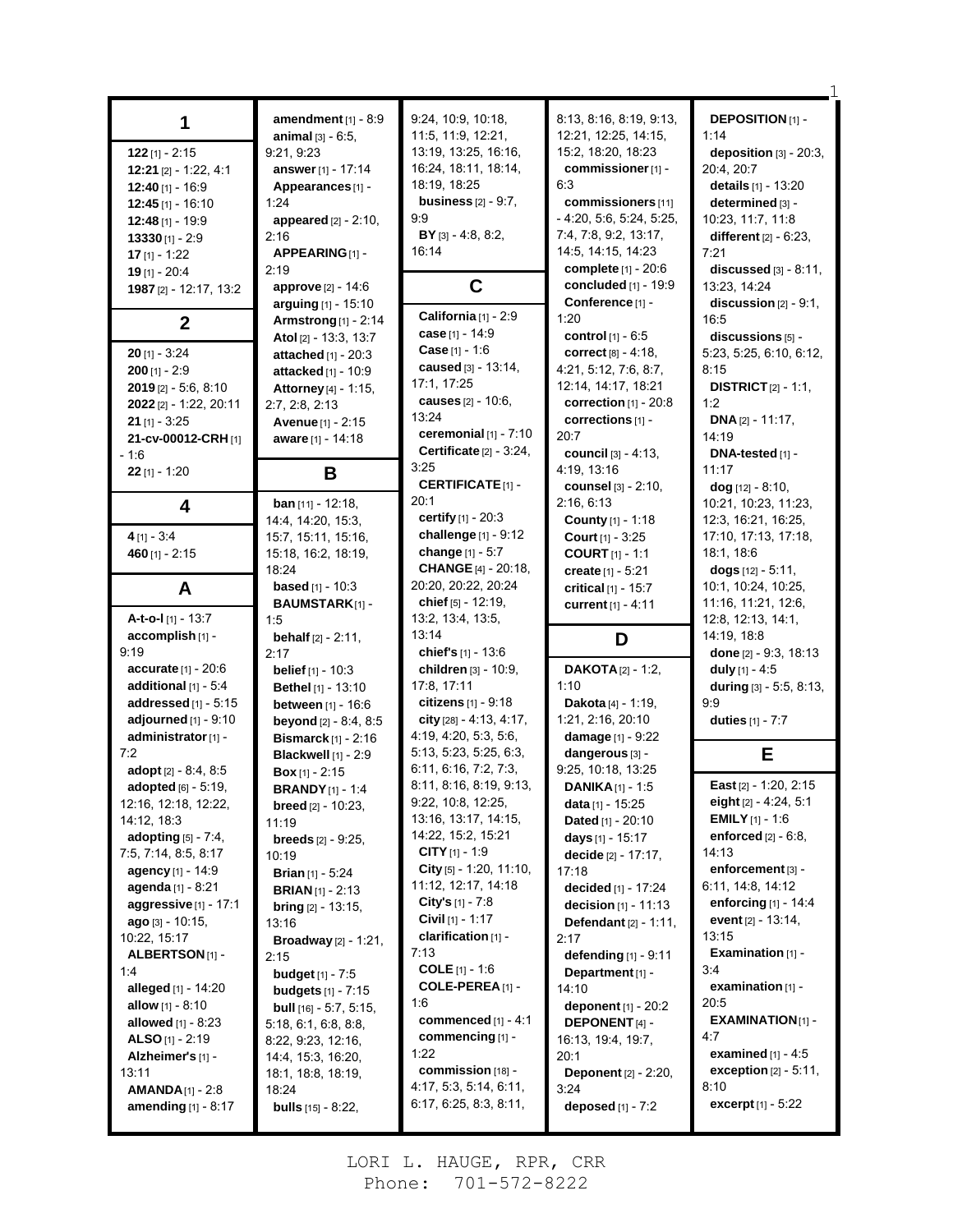| executive [1] - 6:13           | incident $[4] - 10.8$ ,            |                               | office [1] - 6:20               | 18:25                           |
|--------------------------------|------------------------------------|-------------------------------|---------------------------------|---------------------------------|
| exhausted [1] -                | 10:16, 10:22, 13:19                | M                             | officers $[2] - 6.5$            | place [3] - 9:17,               |
| 12:11                          | indicated $[1]$ - 20:5             |                               |                                 | 11:11, 20:5                     |
|                                |                                    | managing [1] - 7:15           | <b>often</b> [1] - $6:25$       | plaintiffs $[1] - 4.4$          |
| experience [1] -               | individual $[2] - 8.18$ ,<br>15:18 | <b>MANUEL</b> $[1]$ - 1:6     | <b>Omaha</b> $[1] - 2:10$       |                                 |
| 16:15                          |                                    | married [2] - 17:23           | once [1] - 14:11                | <b>Plaintiffs</b> $[2] - 1.7$ , |
| expressed [1] -                | information $[2]$ -                | <b>MATHEW</b> $[1] - 1.5$     | one $[1] - 10.8$                | 2:11                            |
| 18:10                          | 15:9, 15:25                        | mayor $[6] - 4:11$ ,          | opinion $[7] - 9:14$ ,          | point $[2] - 8.1, 14.7$         |
|                                | interviews $[1]$ -                 | 4:14, 4:23, 6:4, 9:12,        | 9.16, 9.17, 10.4, 14.2,         | Police [1] - 14:10              |
| F                              | 18:14                              | 14:14                         | 16:24, 18:8                     | <b>police</b> $[7] - 6:5$ ,     |
|                                | involved $[9] - 6.4$ ,             | mean [2] - 10:5, 12:7         | opinions [1] - 18:10            | 12:19, 13:2, 13:4,              |
| facts [1] - 12:12              | 6.7, 7.8, 7.9, 10.21,              | measures $[1] - 11:10$        | oral [1] - 20:4                 | 13:5, 13:14                     |
| <b>far</b> $[2] - 11.5, 13.24$ | 10:25, 11:22, 11:24,               | media [1] - 18:13             | ordinance [19] - 5:7,           | Porsborg [1] - 2:14             |
| <b>favor</b> $[2] - 15.16$ ,   | 12:3                               | <b>meet</b> $[1] - 6:25$      | 5.15, 5.19, 6.1, 6.8,           | present $[3] - 5:24$ ,          |
| 15:22                          | item [2] - 9:7, 9:9                | meeting $[1] - 15.3$          | 6.12, 8.9, 8.11, 8.14,          | 6:14, 16:10                     |
| Federal $[1] - 1.16$           | itself $[2] - 9:14$ ,              | meetings [2] - 18:20,         | 8:17, 8:22, 9:12, 9:14,         | presentation [4] -              |
| few [2] - 15:17, 16:11         | 14:16                              | 18:23                         | 9:19, 12:16, 12:22,             | 9:3, 9:6, 15:4, 15:7            |
| first $[2] - 4.5, 4.16$        |                                    | member [1] - 5:6              | 13:16, 14:8, 14:11              | presented $[1] - 8.19$          |
| five $[2] - 6.18, 6.19$        | J                                  | <b>members</b> $[1] - 6:16$   | ordinances $[6]$ - 7:5,         | <b>president</b> $[4] - 4:13$ , |
| <b>Floor</b> [1] - 1:19        |                                    | <b>mention</b> $[1] - 13:19$  | 7:14, 7:21, 8:4, 8:6,           | 4:25, 9:13, 14:14               |
| follow [1] - 16:12             | $JYL$ [1] - 1:4                    | <b>message</b> [1] - 15:17    | 14:6                            | pretty $[1] - 12.11$            |
| follow-up $[1]$ - 16:12        |                                    | minute [1] - 16:7             | outside [3] - 12:8,             | Procedure [1] - 1:17            |
| follows $[1] - 4.6$            | K                                  | minutes [1] - 12:25           | 18:17, 18:22                    | proceedings [3] -               |
| FOR $[1] - 1:2$                |                                    | Moldenhauer [1] -             | <b>OWAN</b> $[1]$ - 1:5         | 4:1, 16:9, 19:9                 |
| foregoing [1] - 20:2           | <b>keep</b> $[1] - 9:17$           | 2:14                          | <b>own</b> [1] - 18:11          | <b>proper</b> $[2] - 14.7$ ,    |
| forms $[1] - 7:18$             | <b>keeping</b> $[1] - 9:20$        |                               | owned [1] - 11:2                | 14:9                            |
| four [2] - 6:21, 6:22          | <b>kept</b> $[2] - 12:6, 12:8$     | month $[1] - 7:1$             | owner [2] - 12:4,               | provided [1] - 15:24            |
|                                | <b>kind</b> $[3] - 5:21$ ,         | mother $[2] - 11:23$ ,        | 12:13                           | providing $[1]$ - 5:10          |
|                                | 15:19, 18:7                        | 12:3                          |                                 |                                 |
| G                              | <b>kinds</b> $[1]$ - 18:11         | <b>motions</b> $[1] - 7:16$   | P                               | <b>Public</b> $[1] - 1:18$      |
| <b>GENE</b> $[1] - 2:7$        | <b>KLUG</b> [5] - 1:14,            | moved [1] - 9:6               |                                 | <b>public</b> $[5] - 8:16$ ,    |
|                                |                                    | MR [20] - 2:7, 2:13,          |                                 | 18:16, 18:18, 18:20,            |
|                                |                                    |                               |                                 |                                 |
| Gene [1] - 1:15                | 2:19, 3:3, 4:3, 20:14              | 2:19, 4:8, 7:12, 7:17,        | $p.m$ [5] - 1:22, 4:1,          | 18:23                           |
| general [2] - 7:18,            | Klug [3] - 4:10, 4:11,             | 7:18, 7:20, 7:21, 7:24,       | 16.9, 16.10, 19.9               | <b>purpose</b> $[1] - 6:1$      |
| 15:14                          | 20:2                               | 7:25, 8:1, 8:2, 16:7,         | <b>P.O</b> [1] - 2:15           | <b>pursuant</b> $[2] - 1:16$    |
| gentlemen [1] - 13:8           | knowledge [2] -                    | 16:8, 16:11, 16:14,           | <b>PAGE</b> $[4]$ - 20:17,      |                                 |
| given [1] - 14:5               | 12:12, 12:17                       | 19.2, 19.5, 19.8              | 20:19, 20:21, 20:23             | Q                               |
| goal [1] - 9:20                | <b>known</b> [1] - 4:13            | $MS$ [1] - 2:8                | Page [3] - 3.4, 3:24,           |                                 |
| government [2] -               | Korea [1] - 17:25                  | multiple [1] - 10:24          | 3:25                            | questions $[2] - 4:16$ ,        |
| 7:19, 15:21                    |                                    |                               | pages [1] - 20:4                | 16:12                           |
| guess [1] - 7:12               | L                                  | N                             | part $[1] - 8:12$               |                                 |
|                                |                                    |                               | <b>passing</b> $[2] - 7:16$ ,   | R                               |
| H                              | $last[1] - 9.8$                    | <b>name</b> $[2] - 4.9, 13.6$ | 15:15                           |                                 |
|                                | Law $[4] - 1:15, 2:7,$             | nanny [1] - 10:10             | <b>past</b> $[1]$ - 12:25       | radio [1] - 18:13               |
| Hall [1] - 1:20                | 2:8, 2:13                          | Nebraska [1] - 2:10           | <b>people</b> $[5] - 9:20$ ,    | Ray [2] - 13:3, 13:7            |
| Hauge [1] - 1:17               | <b>law</b> $[1] - 14.7$            | necessarily [1] -             | 15:10, 15:15, 15:19,            | <b>Ray's</b> $[2] - 13.9$       |
| heard $[1] - 10:6$             | <b>lawsuit</b> $[1] - 8:12$        | 18:18                         | 18:11                           | read $[8] - 10.6$ ,             |
| herein [2] - 1:24,             | legislatively [1] -                | next [1] - 9:7                | <b>PEREA</b> $[2] - 1.6, 1.6$   | 12:19, 12:23, 12:24,            |
| 20:8                           | 5:15                               | <b>NORTH</b> $[2] - 1:2$ ,    | <b>person</b> $[2] - 11:3$      | 13:13, 13:18, 19:8,             |
| <b>HOLLY</b> $[1] - 1.6$       | <b>LINE</b> $[4] - 20:17$ ,        | 1:10                          | 15:6                            | 20:3                            |
| <b>Home</b> $[1]$ - 13:10      | 20:19, 20:21, 20:23                | <b>North</b> [4] - 1:19,      | person's [1] - 15:6             | <b>REANNAN</b> [1] - 1:4        |
| <b>house</b> $[2] - 12.8$      | <b>listened</b> $[1] - 8:23$       | 1:21, 2:16, 20:10             | <b>personal</b> $[2] - 16:15$ , | <b>reason</b> $[1]$ - 20:8      |
| 12:9                           | <b>live</b> $[1] - 17:10$          | Notary [1] - 1:18             | 16:17                           | <b>REASON</b> [4] - 20:17,      |
| <b>Howard</b> $[2] - 4:10$ ,   | <b>LLP</b> $[1] - 2.9$             | noted [2] - 1:24, 20:7        | pit [31] - 5:7, 5:15,           | 20:19, 20:21, 20:23             |
| 20:2                           | looked $[1]$ - 12:21               | notice $[1] - 1:16$           | 5.18, 6.1, 6.7, 8.8,            | <b>received</b> $[1]$ - 15:9    |
| <b>HOWARD</b> [5] - 1:14,      | <b>Lori</b> $[1]$ - 1:17           |                               | 8:22, 9:22, 9:24, 10:9,         | recessed $[1]$ - 16:9           |
| 2:19, 3:3, 4:3, 20:14          | <b>LYNETTE</b> $[1] - 1.5$         |                               | 10:18, 11:5, 11:9,              | recollection [1] -              |
| Husch [1] - 2:8                | <b>Lyson</b> $[2] - 13:3,$         | O                             | 12:15, 12:21, 13:19,            | 14:23                           |
|                                | 13:10                              | occurred $[1] - 6:13$         | 13:25, 14:4, 15:3,              | reconvened [1] -                |
|                                |                                    | OF $[4] - 1:2, 1:9,$          | 16:15, 16:20, 16:24,            | 16:10                           |
|                                |                                    | 1:14, 20:1                    | 18:1, 18:8, 18:11,              | record [1] - 16:5               |
| $IN[1] - 1:1$                  |                                    | offers [1] - 14:19            | 18:14, 18:19, 18:24,            | <b>regarding</b> $[4] - 8.16$ , |